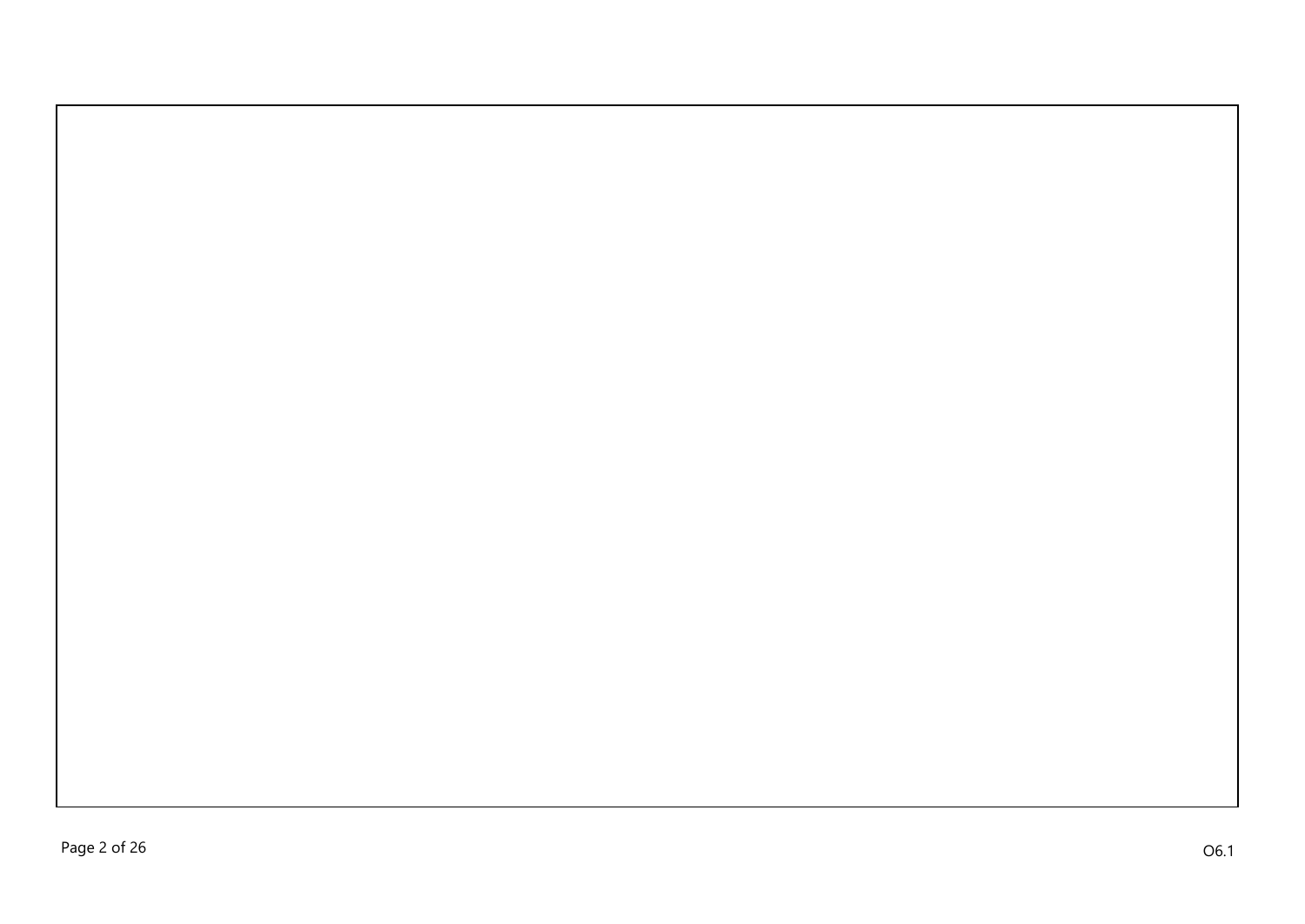| #               | Island     | House Name | Name                                | Sex       | National ID | ، ه ، ره<br>مربح بمرت          | يترمثر                                                     |
|-----------------|------------|------------|-------------------------------------|-----------|-------------|--------------------------------|------------------------------------------------------------|
| L. Maavah       |            |            |                                     |           |             |                                |                                                            |
| 1               | L. Maavah  | Aabaadhee  | Ahmed Idrees                        | M         | A140155     | پژځور                          | أرور و مرتز بر شر                                          |
| $\overline{2}$  | L. Maavah  | Aabaadhee  | Hassana Abdulla                     | F         | A140157     | پر پہ<br>درگھ مو               | برويح محامد الله                                           |
| 3               | L. Maavah  | Aabaadhee  | Fathimath Hamdha                    | F         | A140158     | پر پچ<br>تر تق <sup>م</sup> یر | أوجوحه بروثر                                               |
| $\vert 4$       | L. Maavah  | Aabaadhee  | Yoosuf Hasnain                      | M         | A151667     | ترځمنې                         | أتروه برسكتدبد                                             |
| 5               | L. Maavah  | Aabaadhee  | Aminath Hubaibaa                    | F         | A316095     | پژځور                          | أزويتهم بنقدة                                              |
| $6\overline{6}$ | L. Maavah  | Aabaadhee  | Aishath Hashma                      | F.        | A325865     | ترځ تړ                         | أمار مشكوه الكراشور                                        |
| 7               | L. Maavah  | Aafaaguge  | Ali Moosa                           | M         | A128478     | ه ۶ و ۲<br>مرکز <sub>ک</sub> ر | $\begin{bmatrix} 2 & 7 \\ -2 & 3 \end{bmatrix}$            |
| 8               | L. Maavah  | Aafaaguge  | Mariyam Thahumeena                  | F         | A137931     | ه ۶ و ۲<br>مرکز <sub>ک</sub> ر | و مده در و شرح                                             |
| $ 9\rangle$     | L. Maavah  | Aafaaguge  | Jizmeena Ali                        | F         | A140342     | ه ۶ و ۲<br>مرگ د د             | ىي چې تەركىيە<br>تونج چې تىش كەنچە<br>تۇنىي قى سىيەر كەنگە |
| 10              | L. Maavah  | Aafaaguge  | Khadheeja Shifla                    | F         | A140343     | ه ۶ و ۲<br>مرگ د د             |                                                            |
| 11              | L. Maavah  | Aasaaruge  | Khadeeja Idrees                     | F         | A139698     | پر مشرح دي<br>مرگ محري         | ر<br>ئەيدۇ مەنگەيدىشى                                      |
| 12              | L. Maavah  | Aasaaruge  | Fathimath Fazuna                    | F         | A139699     | پر مشرح پر<br>مرگ معربی        | تورد زديتر                                                 |
| 13              | L. Maavah  | Aasaaruge  | Aishath Azuna                       | F         | A139702     | پر مشرح پر<br>مرگ معربی        | ۇرىشكە دېمىگە                                              |
| 14              | L. Maavah  | Aasaaruge  | Mariyam Madeeha                     | F.        | A139703     | ې مەمەر<br>مەسىمىرى            | د پر پر د کار پر                                           |
| 15              | L. Maavah  | Aasaaruge  | Hassan Ibrahim                      | ${\sf M}$ | A140002     | ېږ مه د ،<br>د ک               | برسكس مرەمخرىر                                             |
| 16              | L. Maavah  | Aavehi     | Ali Wardee                          | M         | A101271     | الحرة سر                       | أة بحو وتحمير                                              |
| 17              | L. Maavah  | Ablagheege | Aminath Abdul Rahman                | F.        | A139820     | پره ځږي                        | 220102010101                                               |
| 18              | L. Maavah  | Ablagheege | Ali Rizaan                          | M         | A364619     | رە ر<br>مەخ ئېرى               | أوسمج يتمريح يتمر                                          |
| 19              | L. Maavah  | Ahimaage   | Mohamed Shareef                     | M         | A094520     | لرسر پر پر                     | ورەرو خىرۇ                                                 |
| 20              | L. Maavah  | Ahimaage   | Fathimath Moosa                     | F         | A139706     | ەسرچە                          | توجدة ويستم                                                |
| 21              | L. Maavah  | Ahimaage   | Abdulla Fazleen                     | M         | A140244     |                                | رەقمەللە ئەخم يەشر                                         |
| 22              | L. Maavah  | Ahimaage   | Ahmed Farees                        | M         | A140293     | أوسرونه                        | رەرد ئېرى                                                  |
| 23              | IL. Maavah | Ahimaage   | Ahmed Minshaavee Mohamed<br>Shareef | M         | A275326     | لەرچ                           | رەر د ویریش ورەر د شهرو                                    |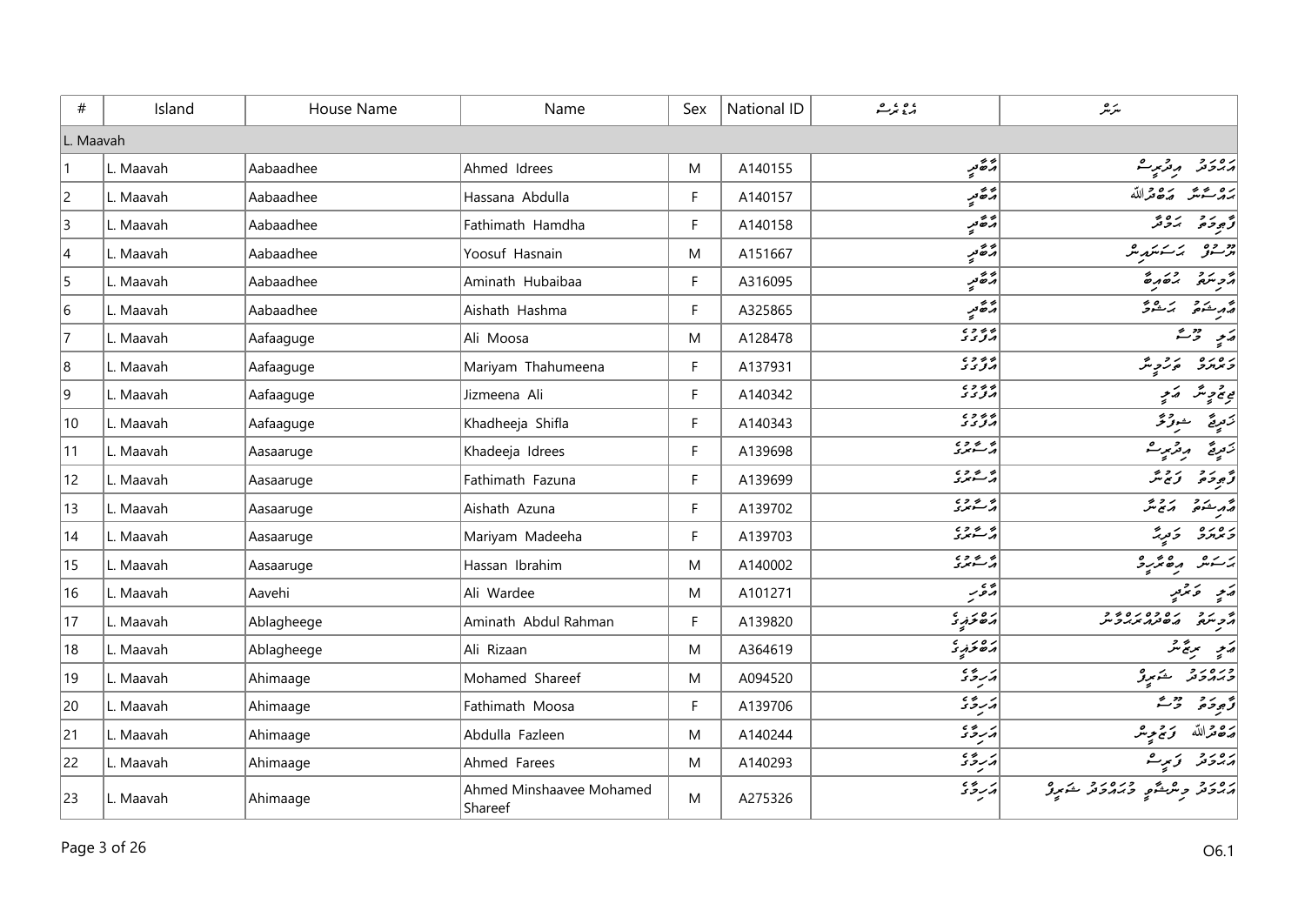| 24 | L. Maavah | Akiriaage       | Hussain Abdul Rahman     | M  | A096747 | برىدىدى                           |                                                                               |
|----|-----------|-----------------|--------------------------|----|---------|-----------------------------------|-------------------------------------------------------------------------------|
| 25 | L. Maavah | Akiriaage       | Fathimath Ali            | F. | A139747 | أرسم مردمى                        | وٌجودَ حَرِ                                                                   |
| 26 | L. Maavah | Akiriaage       | Abdul Rahman Ali         | M  | A139750 | ر<br>مرسم مرم <sup>ون</sup>       | - 101010707<br>גם <i>גריגיב</i> ית הב                                         |
| 27 | L. Maavah | Akiriaage       | Mariyam Abdul Rahman     | F. | A139752 | ر<br>مرسو برد <sup>م</sup>        | ر ٥ ۶ ٥ ٥ ٥ ٥ ٠<br>در <i>۰ تر در بر بر</i> ر<br>ر ه ر ه<br><del>ر</del> بربرگ |
| 28 | L. Maavah | Akiriaage       | Abdul Gadir Abdul Rahman | Μ  | A140014 | ر<br>مرسو پروژ                    | ג ם כסט בדי גם כסגם מים.<br>הפינת בניג הפינה הגבית                            |
| 29 | L. Maavah | Akiriaage       | Ahmed Abdul Rahman       | M  | A140251 | ترىدىدى                           | ג סג כ"ג ס כ ס ג ס ג כ"כ"ד.<br>הג כ"ב ט"ג ה הם בקה בג ג כ"יד                  |
| 30 | L. Maavah | Alaska          | Hassaan Abdul Ghafoor    | M  | A140123 | ى ئەھەتتە<br>مەخرىسىتىل           | ره مورد ده ده درد د<br>بروگستن ما ماند در در                                  |
| 31 | L. Maavah | Aligaa          | Fathimath Nisa           | F. | A132539 | بزود<br>╭                         | قرموختم سرت                                                                   |
| 32 | L. Maavah | Aligaa          | Aminath Ahmed            | F. | A140181 | بروی                              | أأترجع أتهادد                                                                 |
| 33 | L. Maavah | Aligaa          | Hawwa Sudha              | F. | A140182 | بروی                              | رەپ <sub>ە ج</sub> ەر<br>بەھ                                                  |
| 34 | L. Maavah | Aligaa          | Ali Mohamed              | M  | A140183 | بزيرة                             | أقدم وره رو                                                                   |
| 35 | L. Maavah | Aligaa          | Aishath Suma             | F. | A314679 | بزيرة                             | و در دور<br>مگر شوی سوی                                                       |
| 36 | L. Maavah | Alihaa          | Adam Naseem Moosa        | M  | A060815 | بزير                              | أرتروا الرسوف وحمدهم                                                          |
| 37 | L. Maavah | Alihaa          | Hawwa Ahmed              | F  | A139593 | بزير                              | ره په ره رو                                                                   |
| 38 | L. Maavah | Alihaa          | Fathimath Liusha Adam    | F  | A139657 | بزبرج                             | وتحوحا وارث المترد                                                            |
| 39 | L. Maavah | Alihaa          | Mohamed Aslam Adam       | Μ  | A311216 | بزىر                              | דנסגר גםגם שגם<br>בגמבני מיישבב מנקב                                          |
| 40 | L. Maavah | Alimasge        | Hussain Ali              | M  | A139711 | وكمروثاء                          | برسكهر شركمي                                                                  |
| 41 | L. Maavah | Alimasge        | Waheeda Moosa            | F  | A139712 | لروځ شو                           | ى بەر جۇ ئە                                                                   |
| 42 | L. Maavah | Alimasge        | Sadhdhaam Hussain        | M  | A311855 | ەئەرىرە ي                         | بتمديرو برسمهرش                                                               |
| 43 | L. Maavah | Alpha           | Hussain Moosa            | M  | A139757 | برویژ                             | بر سے مرتبہ حرمت                                                              |
| 44 | L. Maavah | Anbugasdhoshuge | Fathimath Idrees         | F. | A139666 | د سرچ د ۲۵ و د د<br>د سرچ د سوفرس | أزموخا والتزبر المحمد                                                         |
| 45 | L. Maavah | Anbugasdhoshuge | Aboobakuru Hassan        | M  | A311515 | ر سرح د ۲۵ وی<br>د سرچای سنگوری   | رددر د د کرک                                                                  |
| 46 | L. Maavah | Anbugasdhoshuge | Hawwa Aboobakuru         | F  | A311525 | ر سرچ ر ه پو د پ<br>د سرچای سسترس | גם זי גדוד כ                                                                  |
| 47 | L. Maavah | Asareege        | Ibrahim Mohamed          | M  | A078699 | ېر کے بیری<br>په                  | גפת כגופני                                                                    |
| 48 | L. Maavah | Asareege        | Mohamed Rasheed          | Μ  | A115768 | ېر کے <sub>محر</sub> ی<br>په      | פנים ק"ב   הרייבית<br>  פימח פני   הרייבית                                    |
| 49 | L. Maavah | Asareege        | Huzam Moosa              | M  | A311621 | ېر کے بیری<br>م                   | د وه ورځ                                                                      |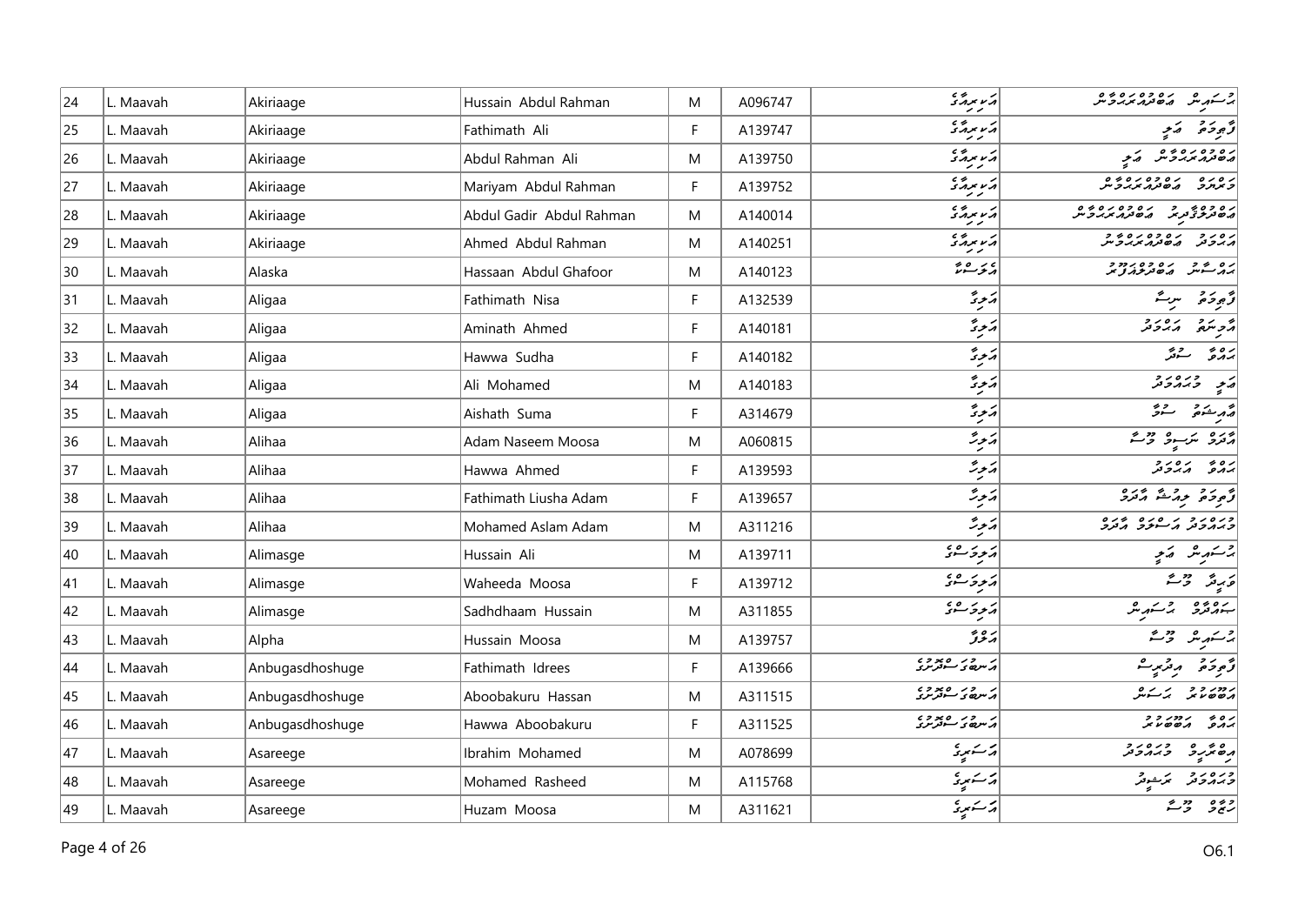| 50 | L. Maavah | Asareege               | Humaisha Ibrahim     | F  | A311623 | ېر کے پی <sub>و</sub> ی<br>په  | ەھەترىرى<br>ر ئەكەر مىگە<br>مەس               |
|----|-----------|------------------------|----------------------|----|---------|--------------------------------|-----------------------------------------------|
| 51 | L. Maavah | Asareege               | Huzaimath Moosa      | F. | A398023 | ېر کے پی <sub>و</sub> ی<br>مرگ | ويردد ودع                                     |
| 52 | L. Maavah | Asseyri Villa          | Abdulla Zubair       | M  | A085839 | ارو عديد و ځه<br>ارو شومرو ځ   | مَ صَحْرَاللّه مَ صَمْرَ مِرْ                 |
| 53 | L. Maavah | Asseyri Villa          | Maumoon Ahmed        | M  | A105023 | <br>  د د عصم د د ځ            | נ כמהם נהניה<br>כמבית הגבת                    |
| 54 | L. Maavah | Asseyri Villa          | Ummu Salamath Ahmed  | F  | A140062 | رەپ<br>مەرتىسىرە بىر           | כם כ גנגב הם הב<br>ההב <del>יינ</del> כם ההבת |
| 55 | L. Maavah | Asseyri Villa          | Yazeed Ahmed         | M  | A150029 | رە مەسىرە ئ <sup>ۆ</sup>       | أكربي فراكم براكر والمراكز                    |
| 56 | L. Maavah | Asseyri Villa          | Fathimath Niuma      | F  | A309657 | رەپىسىمب <i>و</i> مۇ           | توجوخو سرحرم                                  |
| 57 | L. Maavah | Asurumaage             | Mohamed Shameem      | M  | A099767 | ر د د ده ،<br>د سنترو د        | ورەرو شەرە                                    |
| 58 | L. Maavah | Asurumaage             | Hawwa Gasim          | F  | A139693 | ر د د د ،<br>د سنترو د         | برەپ تۇسىۋ                                    |
| 59 | L. Maavah | Asurumaage             | Ahmed Muneem         | M  | A139694 | ر و و د »<br>در سوبورۍ         | أرور و و درو                                  |
| 60 | L. Maavah | Badige                 | Mariyam Easa Ibrahim | F. | A139723 | ځونه                           | כמתכ קיש תפתקפ                                |
| 61 | L. Maavah | Badige                 | Ramlath Zarudhee     | F  | A140361 | 5.6                            | پروتونز دی پرتور                              |
| 62 | L. Maavah | <b>Baithul Mashrig</b> | Mohamed Jameel       | M  | A097903 | ەر مۇر ئەسىر ئى<br>مەمۇر ئەسىر | ورەرو رو                                      |
| 63 | L. Maavah | <b>Baithul Mashrig</b> | Aminath Idrees       | F  | A120439 | <br>  قەرەۋ ئەشمىرتى           | ومحر سكتمو المتحر ومحرسة                      |
| 64 | L. Maavah | Beach Heaven           | Adam Abdul Rahman    | M  | A139744 | ھەممەر ھە                      | پره ره ده ده په و<br>منرچ مگاهرم <i>پرچ</i> س |
| 65 | L. Maavah | Beach Heaven           | Aishath Ibrahim      | F  | A139801 | ە ئەرەبەر<br>مەمرىرىتىر        | ومشوقه موه والمراجح                           |
| 66 | L. Maavah | Beach Heaven           | Mohamed Latheef      | M  | A140256 | ە ئەمرىر مىر<br>مەمرىر مىر     | و ر ه ر د<br>تر بر بر تر<br>ځ چو ژ            |
| 67 | L. Maavah | Beach Heaven           | Mariyam Latheefa     | F. | A312812 | ە ئەرەپىر<br>مەمرىرىتىر        | ر ه ر ه<br><del>د</del> بربرو<br>ځږوگړ        |
| 68 | L. Maavah | Beach Heaven           | Abdulla Latheef      | M  | A312817 | ا پەيز ئەرەپە                  | صقعرالله<br>ځږوگ                              |
| 69 | L. Maavah | Benhaage               | Hafizath Idrees      | F  | A139818 | ه و د و<br>ه سربر د            | بروخوم<br>ىر قرىبە <sup>م</sup> ە             |
| 70 | L. Maavah | Benhaage               | Aminath Hussain      | F. | A140253 |                                | ىز سەمەتىر<br>أرمز                            |
| 71 | L. Maavah | Benhaage               | Hassan Rilwan        | M  | A312791 |                                | ىز سەش بىر يەم ھەر                            |
| 72 | L. Maavah | Beysge                 | Hussain Ibrahim      | M  | A082903 | » ه می                         | بر سکر شهر مره مخرج                           |
| 73 | L. Maavah | Beysge                 | Ibrahim Mohamed      | M  | A139734 | ی و ۽<br>ھ                     | و ر ه ر و<br>تر پروتر<br>ارە ئەرى<br>كەنسىسى  |
| 74 | L. Maavah | Beysge                 | Khadeeja Zakariyya   | F  | A139735 | » ه د ؟                        | زَمْرِيحٌ نَحْمَ مِرْدِيرٌ                    |
| 75 | L. Maavah | Beysge                 | Moosa Ibrahim        | M  | A139736 | ن ه د و<br>ن سر                | $rac{1}{2}$                                   |
|    |           |                        |                      |    |         |                                |                                               |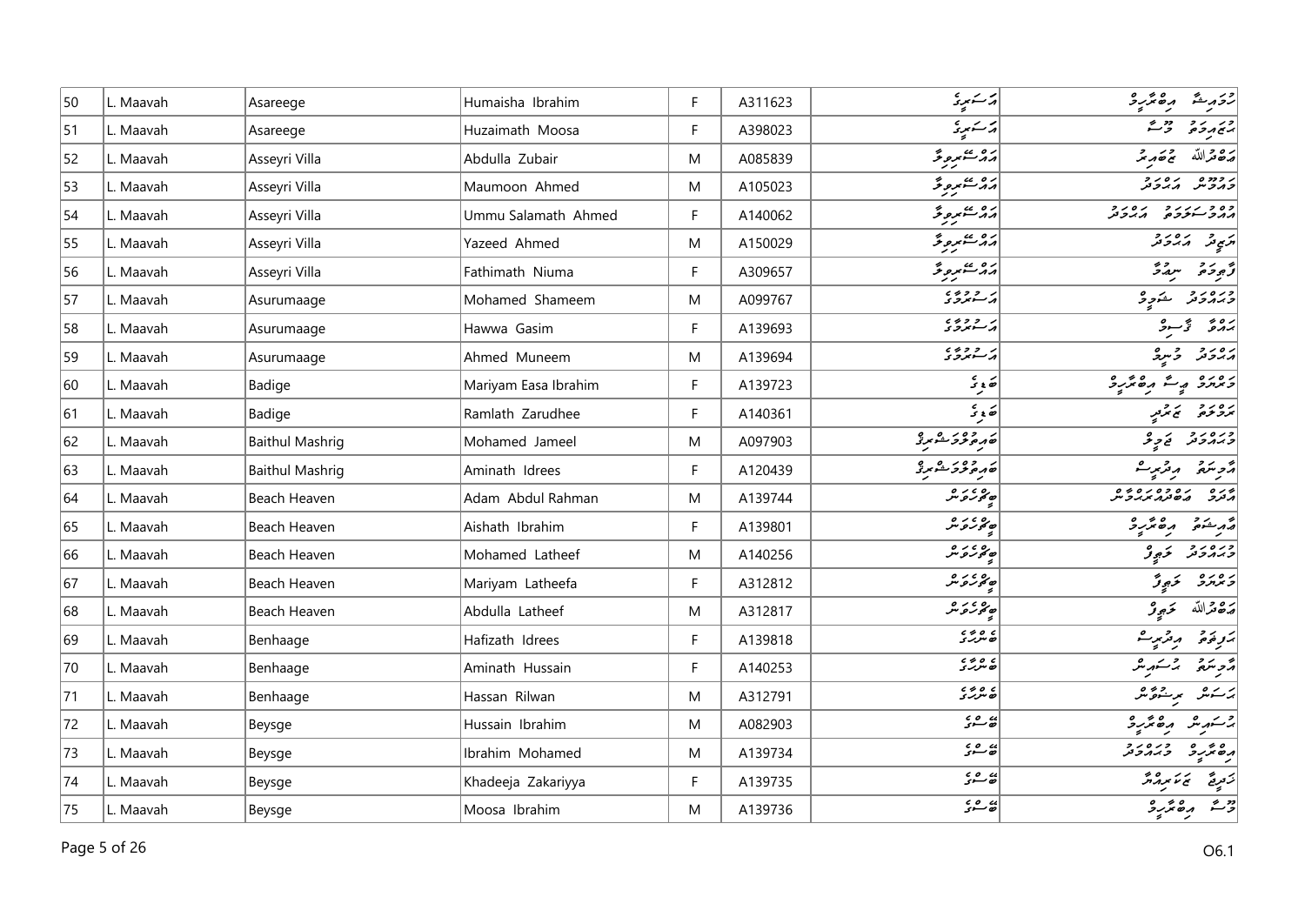| 76  | L. Maavah | Beysge            | Easa Ibrahim       | M         | A139737 | » ق- ه<br>پ                                             | ويه مۇمۇرۇ                   |
|-----|-----------|-------------------|--------------------|-----------|---------|---------------------------------------------------------|------------------------------|
| 77  | L. Maavah | Beysge            | Mohamed Ibrahim    | M         | A312679 | » ه می                                                  | כמחכת הסתנכ                  |
| 78  | L. Maavah | Beysge            | Ali Wilson Moosa   | ${\sf M}$ | A312709 | » ه و ۽                                                 | ار په وروسته در د            |
|     |           |                   |                    |           |         |                                                         |                              |
| 79  | L. Maavah | <b>Blue House</b> | Moosa Aboobakuru   | M         | A140204 | ە دىر دېر ھ                                             | $22222$ $23$                 |
| 80  | L. Maavah | <b>Blue House</b> | Husna Yoosuf       | F         | A140205 | ە دىر دېر                                               | جرعە ئىر تەرج تو             |
| 81  | L. Maavah | <b>Blue House</b> | Mohamed Moosa      | M         | A140206 | ە دىر دېم ھ                                             | وره دو دورمج                 |
| 82  | L. Maavah | <b>Blue House</b> | Zulaikha Moosa     | F         | A314801 | ە دىر دېر                                               | ەر ئەرگە ئ <sup>ە</sup>      |
| 83  | L. Maavah | <b>Blue House</b> | Fathimath Moosa    | F         | A314804 | ە دىر دېر                                               | وٌ وِ حَقَّ وَ حَسَّرُ       |
| 84  | L. Maavah | <b>Blue House</b> | Aishath Moosa      | F         | A314807 | ە دىر دەر                                               | و مرڪبو ويند                 |
| 85  | L. Maavah | Bonthi            | Hassan Minnam      | M         | A140044 | قانترم                                                  | يركبش وبربرد                 |
| 86  | L. Maavah | Bonthi            | Mahaalir Hussain   | M         | A314603 | قة شرح                                                  | وروسية المرسكر للمرامل       |
| 87  | L. Maavah | Dhekunuge         | Hawwa Abdulla      | F         | A139650 | ړ <i>د</i> د ،<br>تر <i>د سر</i> ند                     | بروء رووالله                 |
| 88  | L. Maavah | Dhildhaaruge      | Hussain Naeem      | M         | A139756 | مرڅونگر پر د                                            | جسكريش الكهرفى               |
| 89  | L. Maavah | Dhildhaaruge      | Fathimath Nishaana | F         | A312917 | ىر ۋىژىر ئ                                              | توجودة الرائيس               |
| 90  | L. Maavah | Dhinasha          | Hassan Ahmed       | ${\sf M}$ | A140209 | امریتریز                                                | پرستمبر مرکز مرد             |
| 91  | L. Maavah | Dhinasha          | Khadeeja Hussain   | F         | A140210 | ورسكرتر                                                 | تزمريق   برستهريش            |
| 92  | L. Maavah | Dhinasha          | Saffa Hassan       | F         | A315074 | ويتزيز                                                  | سىرە بىخ<br>برسەيىتىر        |
| 93  | L. Maavah | Dhinasha          | Fathimath Saneena  | F         | A315075 | ورىترتر                                                 | ژ <sub>م</sub> ودَه سەپپىر   |
| 94  | L. Maavah | Dhodhi            | Ali Idhrees        | M         | A311547 | اقدمبر                                                  | ړې پرترېږے                   |
| 95  | L. Maavah | Dhonbashige       | Fathimath Zaeema   | F         | A115828 | قريرىھ برد                                              | ۇ بوزى <sub>ۋ</sub><br>ىمەرچ |
| 96  | L. Maavah | Dhonbashige       | Aminath Adam       | F         | A139696 | بروه شریح <sub>سری</sub> ح                              | أروسكو<br>پر ہ<br>مرکز       |
| 97  | L. Maavah | Dhonbashige       | Azeema Ali         | F         | A140289 | قریریھ مربی                                             | ړې په کړ                     |
| 98  | L. Maavah | Dhonbashige       | Waseema Ali        | F         | A140290 | بو ه د ر ،<br>ترسره مرد                                 | غەسىپىۋ<br>ەكىپىيە           |
| 99  | L. Maavah | Dhonbashige       | Ghiyas Ali         | ${\sf M}$ | A140291 | بو 2 پر <sup>ج</sup><br>قرنتر <i>ہ م</i> ر <sub>ک</sub> | وبڑے<br>ەئىر                 |
| 100 | L. Maavah | Dhonbashige       | Siraj Ali          | M         | A140292 | محر شرحه سر بر                                          | سىتقى<br>رځمنو               |
| 101 | L. Maavah | Dhonbashige       | Riyaz Ali          | ${\sf M}$ | A140306 | پو <i>و</i> ر پر پ                                      | بروژه وزم                    |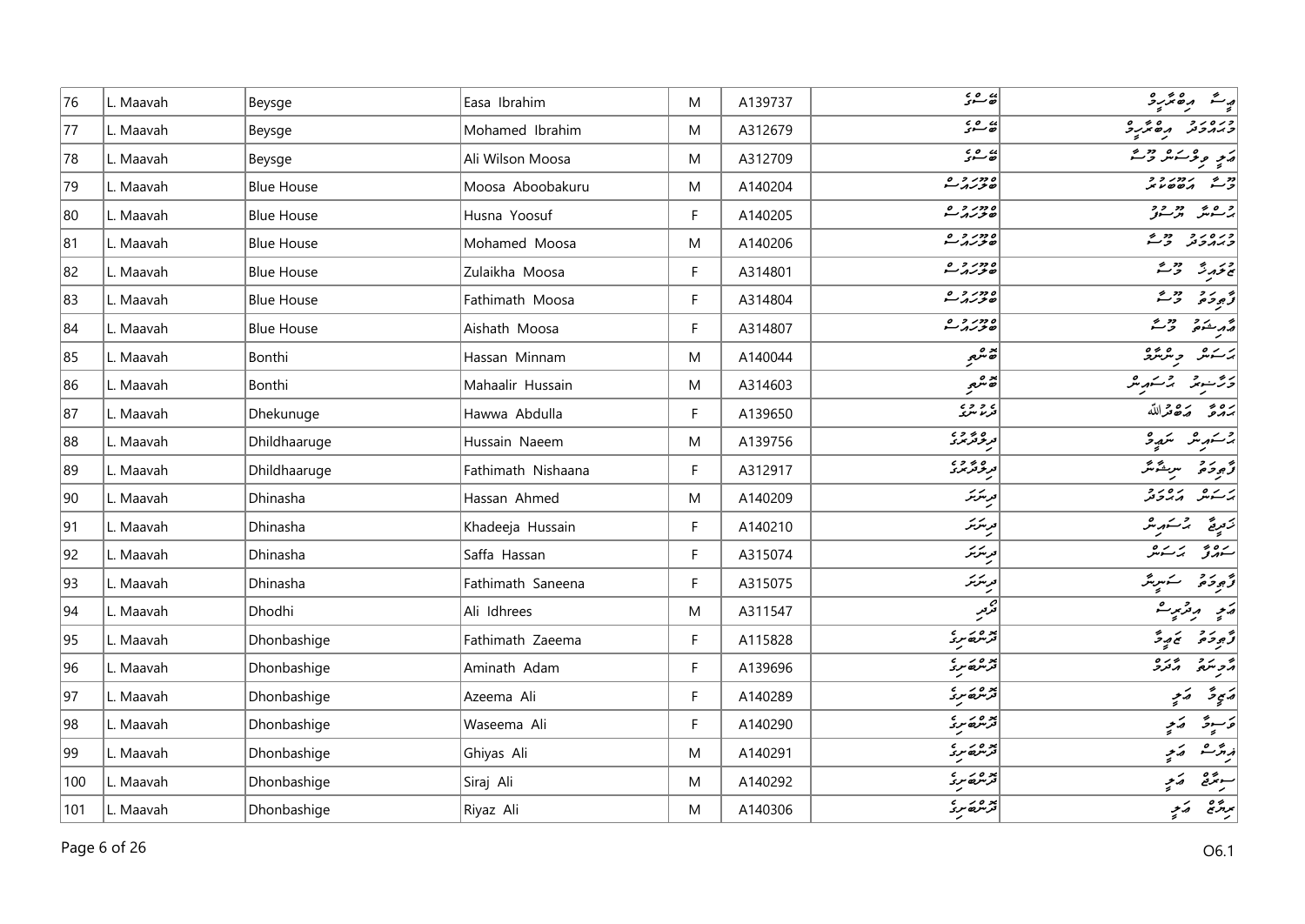| 102 | L. Maavah  | <b>Dhoores</b> | Ibrahim Ali          | M  | A140384 | دد ،<br>تربر ک                                | د ۱۵ تر ره<br>د<br>ەكىر                         |
|-----|------------|----------------|----------------------|----|---------|-----------------------------------------------|-------------------------------------------------|
| 103 | L. Maavah  | Dhooriyaage    | Abdulla Hamdoon      | M  | A139615 | دد<br>تربربری                                 | أصاص الله<br>بر ه دو ه<br>بر <del>و</del> ترمگر |
| 104 | L. Maavah  | Dhooriyaage    | Sanfa Hassan         | F  | A139616 | دد<br>ترمربری                                 | سەھەتىر<br>بزسەنلە                              |
| 105 | L. Maavah  | Dhooriyaage    | Fathimath Hassan     | F  | A139617 | دد<br>قرمرمری                                 | ا تو مر د<br>ا<br>برسەمىر                       |
| 106 | L. Maavah  | Dhooriyaage    | Aishath Abdulla      | F  | A139619 | دد<br>ترمویژی                                 | ح مر شوم مصر الله<br>م                          |
| 107 | L. Maavah  | Dhooriyaage    | Adam Ibrahim         | M  | A139620 | دد<br>ترمربری                                 | وره ده ورو                                      |
| 108 | L. Maavah  | Dhooriyaage    | Hassan Ibrahim       | M  | A139621 | دد<br>ترسر پر د                               | بركس مقترره                                     |
| 109 | L. Maavah  | Dhooriyaage    | Hadheeja Shuhana     | F  | A310526 | دد<br>ترمریز د                                | دەم بىر<br>سىزىگر<br>پر تورنج<br>س              |
| 110 | L. Maavah  | Dhoruboduge    | Siththi Abdul Hakeem | F  | A125362 | یو ویو و ی<br>تر <i>بره</i> ٤ ک               | ره ده ر<br>په هنروبر رو<br>سودھو                |
| 111 | LL. Maavah | Dhoruboduge    | Aminath Mohamed      | F  | A139663 | یو ویو و ی<br>تر <i>بوده</i> ی <sub>ا</sub> ی | و ره ر د<br>تر پر ژنو<br>لأحرسم                 |
| 112 | L. Maavah  | Dhoruboduge    | Azeeza Zakariyya     | F. | A139664 | پر وير و ع<br>تر <i>بر ه</i> ډ ک              | הַ אֲךָ הַנְתוֹת                                |
| 113 | L. Maavah  | Dhoruboduge    | Mohamed Abdul Hakeem | M  | A140035 | یو ویو و ی<br>تر <i>بر ه</i> ډ ک              | ورەرو رەدەررە                                   |
| 114 | L. Maavah  | Dhoruboduge    | Zulaikha Mohamed     | F  | A140235 | یو ویو و ی<br>تر <i>بر ه</i> ډ ک              | <i>ور ەر د</i><br>ح ځه پر ش                     |
| 115 | LL. Maavah | Dhoruboduge    | Usman Rameez         | M  | A140237 | پر و پر و ع<br>تر <i>بر ه</i> ٤ ک             | وەم ئەرىخ                                       |
| 116 | L. Maavah  | Dhoruboduge    | Fathimath Mohamed    | F  | A140287 | پر و پر و ع<br>تر <i>بر ه</i> ډ ک             | و ره ر د<br>رنگرونر<br>و څې د ځه                |
| 117 | L. Maavah  | Dhoruboduge    | Ahmed Rameez         | M  | A311322 | پر و پر و ع<br>تر <i>بر ه</i> ٤ ک             |                                                 |
| 118 | L. Maavah  | Dhoruboduge    | Hassan Mohamed       | M  | A311328 | پر وير و ع<br>تر <i>بر ه</i> ډ ک              | يركباه وره رو                                   |
| 119 | L. Maavah  | Dhuburimaage   | Aishath Ibrahim      | F  | A139742 | ترەم پردى<br>  ترەم پردى                      | پ <sup>و</sup> پر ڪوي<br>دەتمەر                 |
| 120 | L. Maavah  | Eetujehige     | Hussain Majid        | M  | A111538 | و ۽ دي<br>پره قربر                            | رُ سَمبر سُر گُرونڈ                             |
| 121 | L. Maavah  | Eetujehige     | Abdulla Siyam        | M  | A126379 | د ج جي پري<br>پرهاي سرچ                       | ەھىراللە<br>سىدۇ                                |
| 122 | L. Maavah  | Eetujehige     | Fathimath Geela      | F  | A139606 | <br> پره نځ سره                               | ۇمۇمۇ تېۋ                                       |
| 123 | L. Maavah  | Eetujehige     | Aminath Seema        | F  | A139607 | و ء<br>مرھ قرير د                             | أرمر<br>سەۋ                                     |
| 124 | LL. Maavah | Eetujehige     | Rugiyya Ibrahim      | F  | A139608 | و ء ء<br>پره قربر د                           | ڔۿؠٞڔڋ<br>و وه ه<br>مرتو مرکز                   |
| 125 | L. Maavah  | Emperial       | Aishath Nafeesa      | F  | A140382 | ة دو برمرمو                                   | و ديده تربيءَ<br>م                              |
| 126 | L. Maavah  | Emperial       | Hawwa Lubana         | F  | A315204 | پروېږ پر ټرو                                  | برەپچ<br>و ه پژ                                 |
| 127 | L. Maavah  | Ever Blue ge   | Mohamed Naeem        | M  | A080499 | در ده دود د<br>ارو مره مرد                    | ورەرو شەۋ                                       |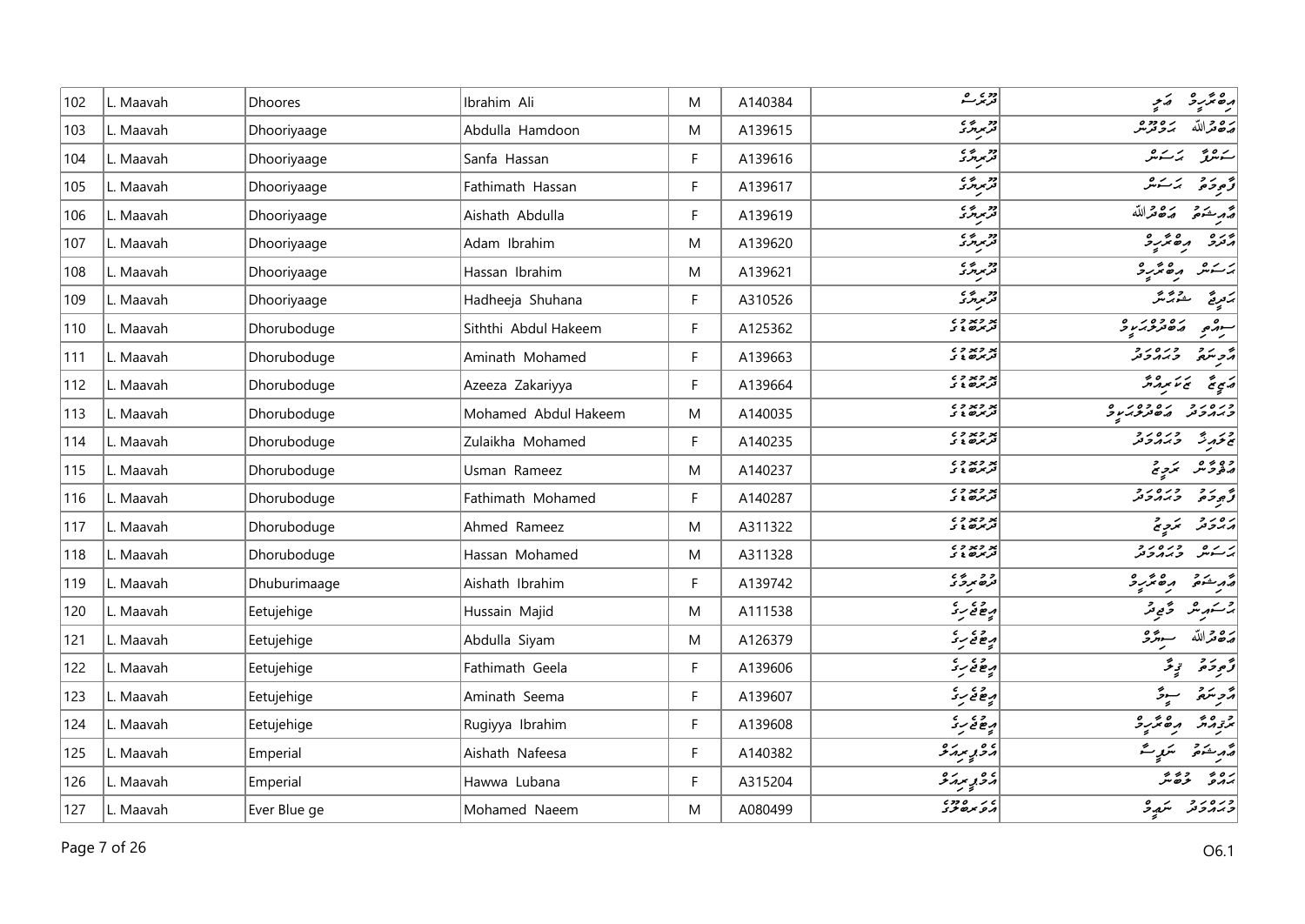| 128 | L. Maavah | Ever Blue ge | Hussain Nizam      | M  | A140107 | ی ر۔ ۲۵۵<br>دی بره مرد     | 2 سەر شەھەر                                  |
|-----|-----------|--------------|--------------------|----|---------|----------------------------|----------------------------------------------|
| 129 | L. Maavah | Ever Blue ge | Hawwa Naeema       | F  | A140108 | ړ ر د ده ده<br>د تو برخو د | برە ئىمەتى                                   |
| 130 | L. Maavah | Faahi        | Hassan Ali         | M  | A079762 | قرسر                       | أيزكت وكالمح                                 |
| 131 | L. Maavah | Faahi        | Fareesha Mohamed   | F  | A128494 | و<br>ترس                   | و ره ر و<br>تر پر پر تر<br> وَ سٍ شَہُ       |
| 132 | L. Maavah | Faahi        | Adam Lubaan Hassan | M  | A275336 | وٌسِ                       | وره دود رسه                                  |
| 133 | L. Maavah | Fandigge     | Ibrahim Easa       | M  | A140017 | ز سو د <sup>د</sup>        | رەنزىر پەت                                   |
| 134 | L. Maavah | Fandigge     | Hussain Easa       | M  | A140018 | ر<br>زسو مړ                | 2سكىرىنقى مەت                                |
| 135 | L. Maavah | Fandigge     | Aishath Mohamed    | F  | A140019 | ۇسورى                      | د دره دره در در د                            |
| 136 | L. Maavah | Fandigge     | Sana Binth Easa    | F. | A314573 | ر<br>زسو م <sup>و</sup>    | سەنئر ھەتبۇر مەت                             |
| 137 | L. Maavah | Fares        | Ahmed Abdul Gadir  | M  | A120443 | ىر ئەھ                     | ر و د و د و و و د د<br>مدرو د ه ه ترو د تريز |
| 138 | L. Maavah | Fares        | Raufa Ahmed        | F  | A314793 | ىر ، مە<br>يوپىر           | بروو برور و                                  |
| 139 | L. Maavah | Farudhaage   | Abdulla Jameel     | M  | A092612 | ر و د د<br>تو برترد        | پره قرالله کے ترعمہ                          |
| 140 | L. Maavah | Farudhaage   | Haulath Jameela    | F. | A124885 | ر و د د<br>تر برترد        | يرورو المحاجاني                              |
| 141 | L. Maavah | Farudhaage   | Aminath Ahmed      | F  | A139682 | ر و ر د<br>تو بوترو        | أترو سكو المراد وراد                         |
| 142 | L. Maavah | Farudhaage   | Hussain Jameel     | Μ  | A139684 | ر و د د<br>تو برترد        | يزحكم فالمحافي                               |
| 143 | L. Maavah | Farudhaage   | Khuwailath Jameela | F. | A311575 | ر و د د<br>تو برترد        | لتقهر فتحقيقي فتحاجي فحر                     |
| 144 | L. Maavah | Farudhaage   | Jaadhulla Jameel   | M  | A311580 | ر و پر ،<br>تو برترد       | قومرالله<br>تح تر ر                          |
| 145 | L. Maavah | Fehi Asseyri | Naseema Naseem     | F  | A122863 | نې په ده مه موس<br>گر      | يرَسودُ    يرَسودُ                           |
| 146 | L. Maavah | Fehikokaa    | Ahmed Mohamed      | M  | A102563 | ې مهر په<br>ن              | נפני כנסני<br>גיבע בייגבע                    |
| 147 | L. Maavah | Fehikokaa    | Hussain Nadheem    | M  | A139601 | ې به پرځ<br>د              |                                              |
| 148 | L. Maavah | Fehikokaa    | Abdulla Nafiz      | M  | A139603 | ې مه پره<br>د              | برە تراللە<br>سُمَّدِنْرُ                    |
| 149 | L. Maavah | Fehikokaa    | Khadeeja Nadeema   | F  | A139604 | ې مهرم په<br>تر سرمانو     | سرمرر<br>  تر ورقعٌ<br>                      |
| 150 | L. Maavah | Fehikokaa    | Sanfa Ali          | F  | A139605 | ې مه پره<br>د              | سەھدىقە ھەمىيە                               |
| 151 | L. Maavah | Fehikokaa    | Nasiha Ahmed       | F  | A315160 | ۇرىيۇ                      | شهره رورد                                    |
| 152 | L. Maavah | Fehikokaa    | Fathimath Naifa    | F. | A315162 | ې پېړن <sup>ه</sup>        | قَە ئەرقى ئىتىدۇ                             |
| 153 | L. Maavah | Fennaaruge   | Hassan Moosa       | M  | A076240 | ې ه په دې<br>نو مرمتر پرې  | ير کے مراج کے لیے                            |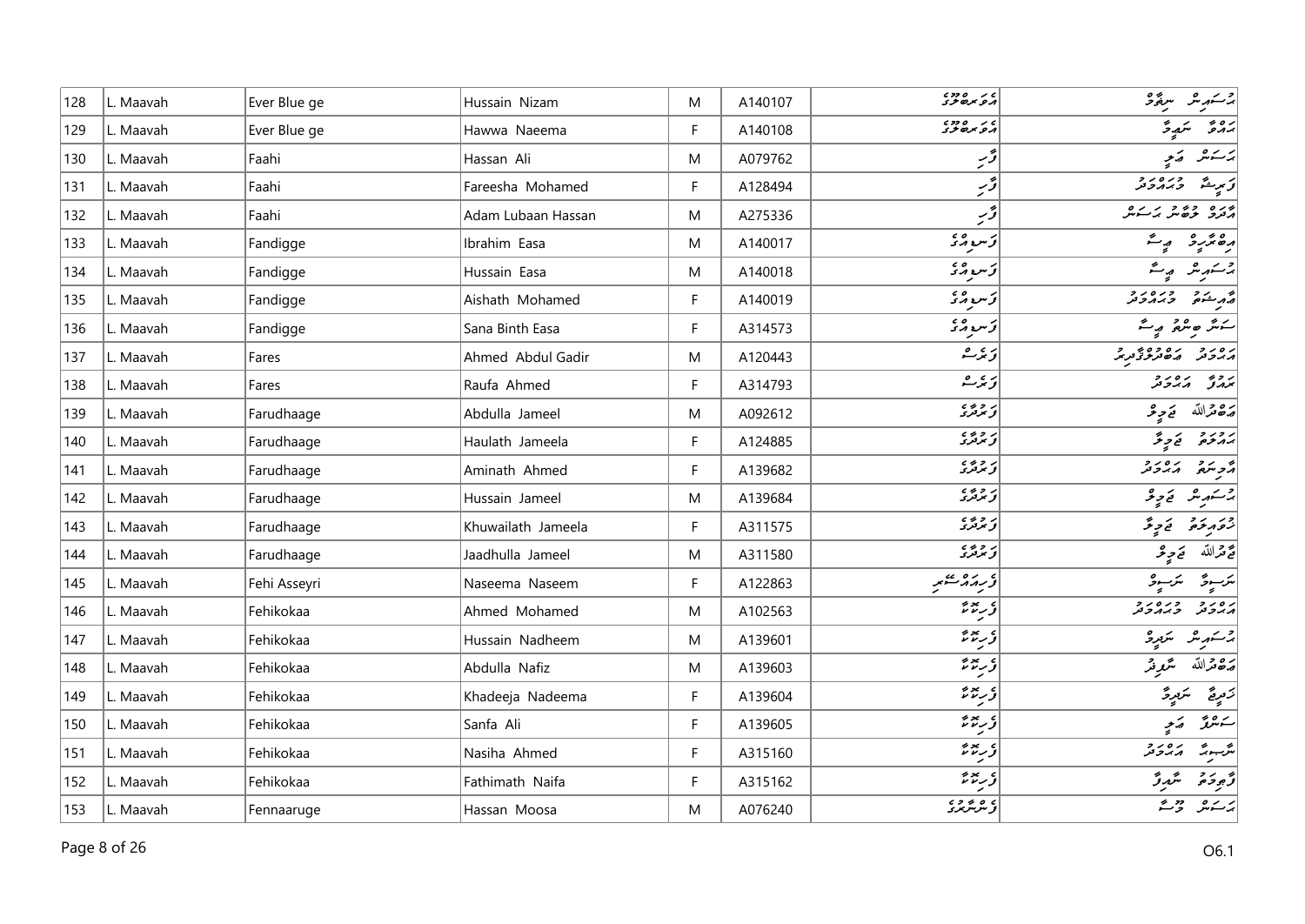| 154 | L. Maavah  | Fennaaruge        | Adam Abdul Rahman      | M           | A139766 | ې ه پر د ،<br>نو مرمتر پر د               | ر ه د ه ر ه د و<br>پره تربر تر بر<br>پور ہ<br>پرترو                          |
|-----|------------|-------------------|------------------------|-------------|---------|-------------------------------------------|------------------------------------------------------------------------------|
| 155 | L. Maavah  | Fennaaruge        | Mariyam Abdul Rahman   | F           | A139767 | ه و و د ه<br>و سرسربرد                    | ر ه و ه ر ه د و<br>پره تربر <i>بربر و</i> س<br>ر ه ر ه<br><del>ر</del> بربرو |
| 156 | L. Maavah  | Fennaaruge        | Mariyam Hassan         | F           | A140325 | ه و و د ه<br>و مرمتربر د                  | ر ه ر ه<br><del>ر</del> بربرو<br>برسەمىر                                     |
| 157 | L. Maavah  | Fennaaruge        | Shahima Adam           | $\mathsf F$ | A140348 | ، ه پر د ،<br>و مرمتر پر د                | شەرىرىچە<br>پەر ە<br>مەنزۈ                                                   |
| 158 | L. Maavah  | Fenthashi Villa   | Aminath Ahmed          | $\mathsf F$ | A139590 | ۇ ئىقۇروقە                                | بر 2 ر ح<br>م <i>ر</i> بر <del>د</del> تر<br>أرمره                           |
| 159 | L. Maavah  | Fenthashi Villa   | Moosa Yoosuf           | M           | A310057 | ۇ ئىرىم بىرىد                             | اژ میں مقرر دور<br>ارائی میں مقرر کو دی                                      |
| 160 | LL. Maavah | Fenthashi Villa   | Aishath Yoosuf         | F           | A310107 | ۇ ئىرىم بىرىد                             | ا پر مرکز در محمد<br>ا<br>ېزىستۇ                                             |
| 161 | L. Maavah  | Fenthashige       | Aishath Moosa          | F           | A139591 | ې ۵مرسري<br>تر مربو                       | $\begin{array}{cc} 2 & 2 & 3 \\ -2 & 2 & 3 \end{array}$                      |
| 162 | L. Maavah  | Fenthashige       | Ali Ahmed              | M           | A310045 | ې ۵ پر په<br>نو سره سر <sub>ک</sub>       | أتمنح أترجمون                                                                |
| 163 | L. Maavah  | Feyruge           | Ali Waheed             | M           | A023830 | در و د<br>تو بو ی                         | أركمني أتحرك وترفر                                                           |
| 164 | L. Maavah  | Feyruge           | Fathimath Ali          | F           | A126450 | در و د<br>تو بو د                         | و څو څخه د<br>ەتە                                                            |
| 165 | L. Maavah  | Feyruge           | Ibrahim Waheed         | M           | A139707 | ړ، و ،<br>تو بو ،                         | ە ھەتگەرى<br>بەھەتگەرى<br>ءَ ٻريٽر                                           |
| 166 | L. Maavah  | Feyruge           | Mariyam Waheeda        | F           | A139708 | ړ، و ،<br>تو مور                          | أوتوبره<br>ى برىگ                                                            |
| 167 | L. Maavah  | Feyruge           | Zuleykha Waheedha      | $\mathsf F$ | A311912 | ړے و پر<br>تو سربی                        | چ ئۇ م <sup>ەش</sup> ر<br>ءَ ٻرِ تَرُ                                        |
| 168 | L. Maavah  | Finifenmaage      | Zainab Mohamed         | $\mathsf F$ | A139772 | ار سرز مرد و <del>ه</del><br>په سرز مرد د | ے مرکز درہ دو<br>تحمد سرحت حدید حال                                          |
| 169 | L. Maavah  | Gadhahamaadhuge   | Mohamed Nazaal Ibrahim | M           | A312206 | ر ر ر بر و ،<br>ى تىرىرى تىرى             | כנסנכ נשם בסתובים<br>בגהכת יישיב הסתנכ                                       |
| 170 | L. Maavah  | Gamuge            | Shareefa Idrees        | F           | A139749 | ر و ،<br>ى <del>ر</del> ي                 | ے مورگر<br>م<br>ىر قرىر شە                                                   |
| 171 | L. Maavah  | Gamuge            | Aminath Fahuma         | $\mathsf F$ | A312859 | ر و ،<br>ى <del>ر</del> ي                 | أرمز<br>ۇرۇ                                                                  |
| 172 | L. Maavah  | Gamuge            | Ibrahim Imaadh         | M           | A312885 | ر و ،<br>ى <del>ر</del> ي                 | ە ھەترىر <sup>ى</sup><br>رەھىرىرى<br>ە ئەتر                                  |
| 173 | L. Maavah  | Gandhakoalhimaaqe | Yoosuf Ibrahim         | M           | A056568 | ر<br>ئەستىر ئا ئوچ <sub>ە</sub> ئ         | وريدو<br>درسور<br>ە ھەترىر <sup>ە</sup>                                      |
| 174 | L. Maavah  | Gandhakoalhimaage | Ali Yoosuf             | M           | A098326 | ر<br>ئەستىرىئا بىرىخ ئ                    | $\begin{bmatrix} 2 & 2 & 3 \ 3 & -3 & 2 \end{bmatrix}$                       |
| 175 | L. Maavah  | Gandhakoalhimaage | Aishath Yoosuf         | $\mathsf F$ | A139671 | ر<br>ئەستىرىئ <sup>ى</sup> رىخى           | و در در در در دره<br>درگار شور در در                                         |
| 176 | L. Maavah  | Gandhakoalhimaaqe | Fathimath Adam         | $\mathsf F$ | A139672 | ر<br>ئەستىرىنى ئەم                        | نژ <sub>م</sub> ر در<br>گرمو <del>د</del> مو<br>پور ہ<br>مرکزو               |
| 177 | L. Maavah  | Gandhakoalhimaaqe | Siththi                | F           | A139673 | ر<br>ئەستىرىكى ئەمى                       | سوهرمو                                                                       |
| 178 | L. Maavah  | Gandhakoalhimaaqe | Ibrahim Yoosuf         | M           | A139701 | ئەستىرىم بورگى                            | دە ترىپە<br>دد و ه<br>در سور                                                 |
| 179 | L. Maavah  | Gandhakoalhimaage | Hawwa Yoosuf           | F           | A140233 | <br>  ئى سرچرىم عرد تحرى                  | رە بە<br>بەد تو<br>دد به در                                                  |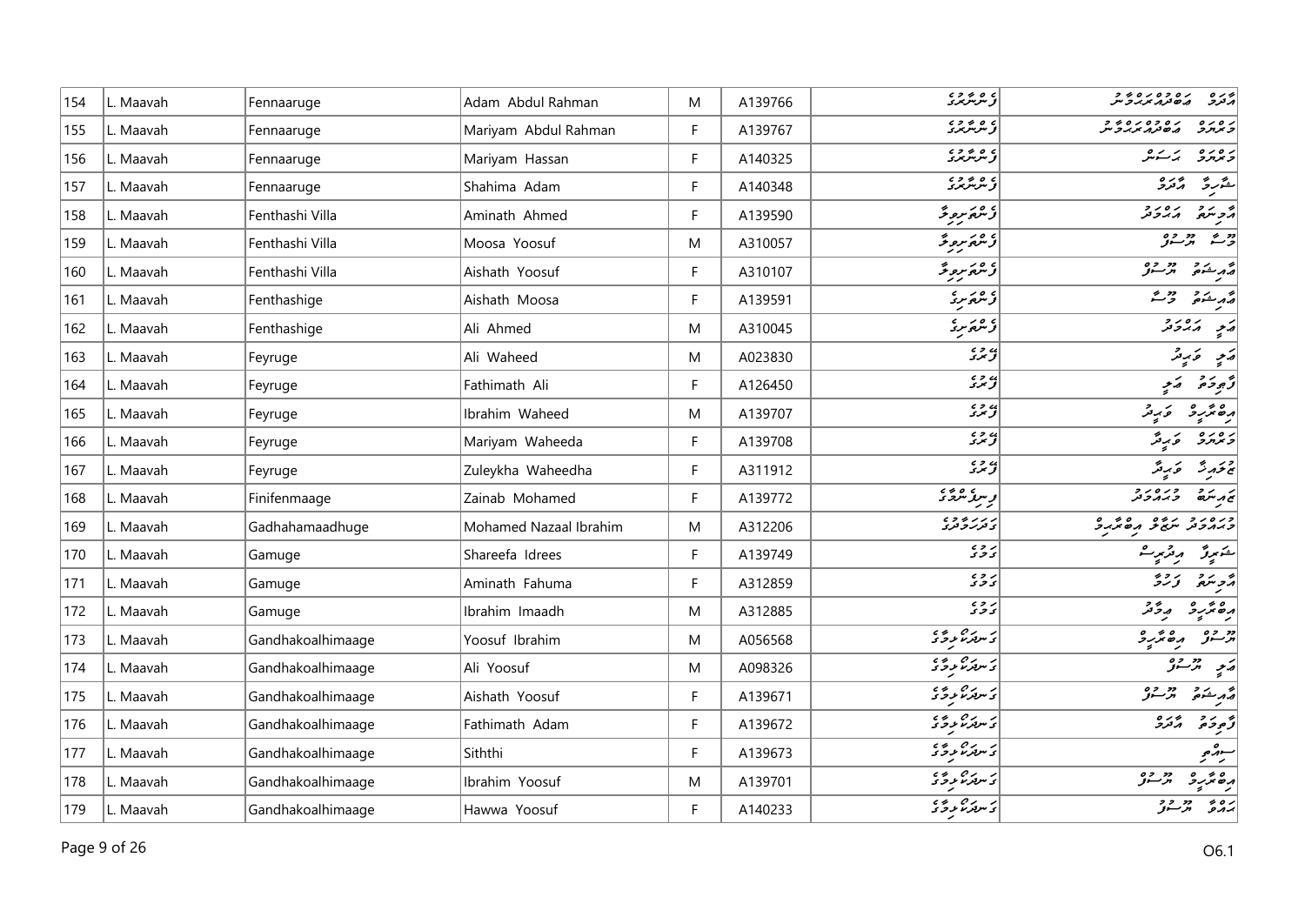| 180 | L. Maavah | Gasmoo        | Ali Ibrahim             | M           | A113332 | بر ۶۵ دو                                     | $5 - 20$                                                                                                                                             |
|-----|-----------|---------------|-------------------------|-------------|---------|----------------------------------------------|------------------------------------------------------------------------------------------------------------------------------------------------------|
| 181 | L. Maavah | Gasmoo        | Sajida Hassan           | F           | A139732 | ر ۱۶۵ ده<br>د سرد                            | سگەيەنگر - ئەسكەنلر                                                                                                                                  |
| 182 | L. Maavah | Gasmoo        | Ahmed Inaan Ali         | M           | A312263 | ىر ھەدد                                      | وتمدد ويترشر وكمي                                                                                                                                    |
| 183 | L. Maavah | Gasru Vaadhee | Idrees Moosa            | M           | A097655 | تزىبە برگە بېر                               | روزېږے ورځ<br>ر                                                                                                                                      |
| 184 | L. Maavah | Gasru Vaadhee | Moosa Abdulla Hassan    | M           | A124265 | ئەب ئە ئرۇ تېر                               | وحث مەھىراللە ئەسەم                                                                                                                                  |
| 185 | L. Maavah | Gasru Vaadhee | Aishath Ali             | $\mathsf F$ | A140126 | تۇ س <sup>ە</sup> جرەڭ مە                    | و ديده دي.<br>درستونو وي                                                                                                                             |
| 186 | L. Maavah | Gasru Vaadhee | Asma Moosa              | F           | A140127 | تز بە ترۇپر                                  | $23 - 5 - 7$                                                                                                                                         |
| 187 | L. Maavah | Gasru Vaadhee | Khadheeja Moosa         | F           | A140128 | تز بە ترگە بېر                               | دين مشر<br>  ترموقح                                                                                                                                  |
| 188 | L. Maavah | Gasru Vaadhee | Ramla Moosa             | F           | A140130 | ئۇ سەمرۇپر                                   | رەپە دەپ                                                                                                                                             |
| 189 | L. Maavah | Gasru Vaadhee | Fathimath Sofoora       | F           | A140131 | تر بە جرگە تېر                               | سەۋىمە<br>ا تو بر در<br>ا                                                                                                                            |
| 190 | L. Maavah | Gasru Vaadhee | Sabeeha Moosa           | F           | A315445 | -<br>  تى سىم مرغ مېر                        | $\frac{2}{3}$<br>حريم محر                                                                                                                            |
| 191 | L. Maavah | Gulaabuge     | Adam Moosa              | M           | A052258 | د ۶ و ۲<br>ک نژه ک                           | پر و دیگر<br>م <i>رکز</i> و ش                                                                                                                        |
| 192 | L. Maavah | Gulaabuge     | Aishath Moosa           | F           | A140250 | د ۶ و ۲<br>د تره د                           | و در در در در در در در کند با کلید<br>ماه در سور در سر در کلید با کلید در کلید با کلید و در کلید و در کلید و در کلید و کلید و در کلید و کلید و در کل |
| 193 | L. Maavah | Gulaabuge     | Mariyam Easa            | F           | A140357 | د د د د<br>د نژه د                           | دەرە پەڭ                                                                                                                                             |
| 194 | L. Maavah | Gulaabuge     | Ahmed Shahim            | M           | A312788 | د و د ه<br>د نژه د                           | رەرد شەرۋ                                                                                                                                            |
| 195 | L. Maavah | Gulf          | Haleema Mohamed         | F           | A140274 | ژیخوتر                                       | يَا وَيَا وَيَا وَيَا وَ                                                                                                                             |
| 196 | L. Maavah | Guraha        | Moosa Azim Abdul Ghanee | M           | A094466 | و بر بر<br>ئ                                 | כ״ ג'י פי הסתיבג'ת                                                                                                                                   |
| 197 | L. Maavah | Guraha        | Mariyam Hassan          | F           | A139618 | ح مر پر<br>ئ                                 | رەرە برىش                                                                                                                                            |
| 198 | L. Maavah | Haama         | Hawwa Nazaahath Hassan  | F.          | A312204 | ترىر                                         | رەپ بەيرە بەسەش                                                                                                                                      |
| 199 | L. Maavah | Handhuvareege | Fathimath Hassan        | F           | A114620 | ئەسە <i>تى ئە</i> رى                         | ۋە ئەس ئەسەھ                                                                                                                                         |
| 200 | L. Maavah | Handhuvareege | Aminath Idrees          | F           | A139760 | ر سرچر <sub>سر</sub> ي<br>سرچر <i>ي پ</i> ري | ۇ دىكۇ بەر ئېرىش                                                                                                                                     |
| 201 | L. Maavah | Handhuvareege | Aishath Hassan          | $\mathsf F$ | A139761 | ئەسە <i>تى كى</i> رى                         | ۇرىشۇ ئەسكە                                                                                                                                          |
| 202 | L. Maavah | Handhuvareege | Sanfa Hassan            | F           | A139762 | ر سرچر <sub>سر</sub> ي<br>سرچر <i>ي پ</i> ري | سەندىق بەسەند                                                                                                                                        |
| 203 | L. Maavah | Handhuvareege | Hawwa Hassan            | F           | A139770 | ئەس <i>ەۋە بې</i> رى                         | برە ئەسەر                                                                                                                                            |
| 204 | L. Maavah | Handhuvareege | Zuleykha Hassan         | F.          | A313180 | ئەس <i>ەۋە ئې</i> رى                         | برسەنلە<br>چ ئۇ م <sup>ەش</sup>                                                                                                                      |
| 205 | L. Maavah | Havaana       | Fathimath Jameela       | F           | A140036 | ر پەيتر<br>سرەتىر                            | وٌجِوحَ وَصَحِرِ وَ                                                                                                                                  |
|     |           |               |                         |             |         |                                              |                                                                                                                                                      |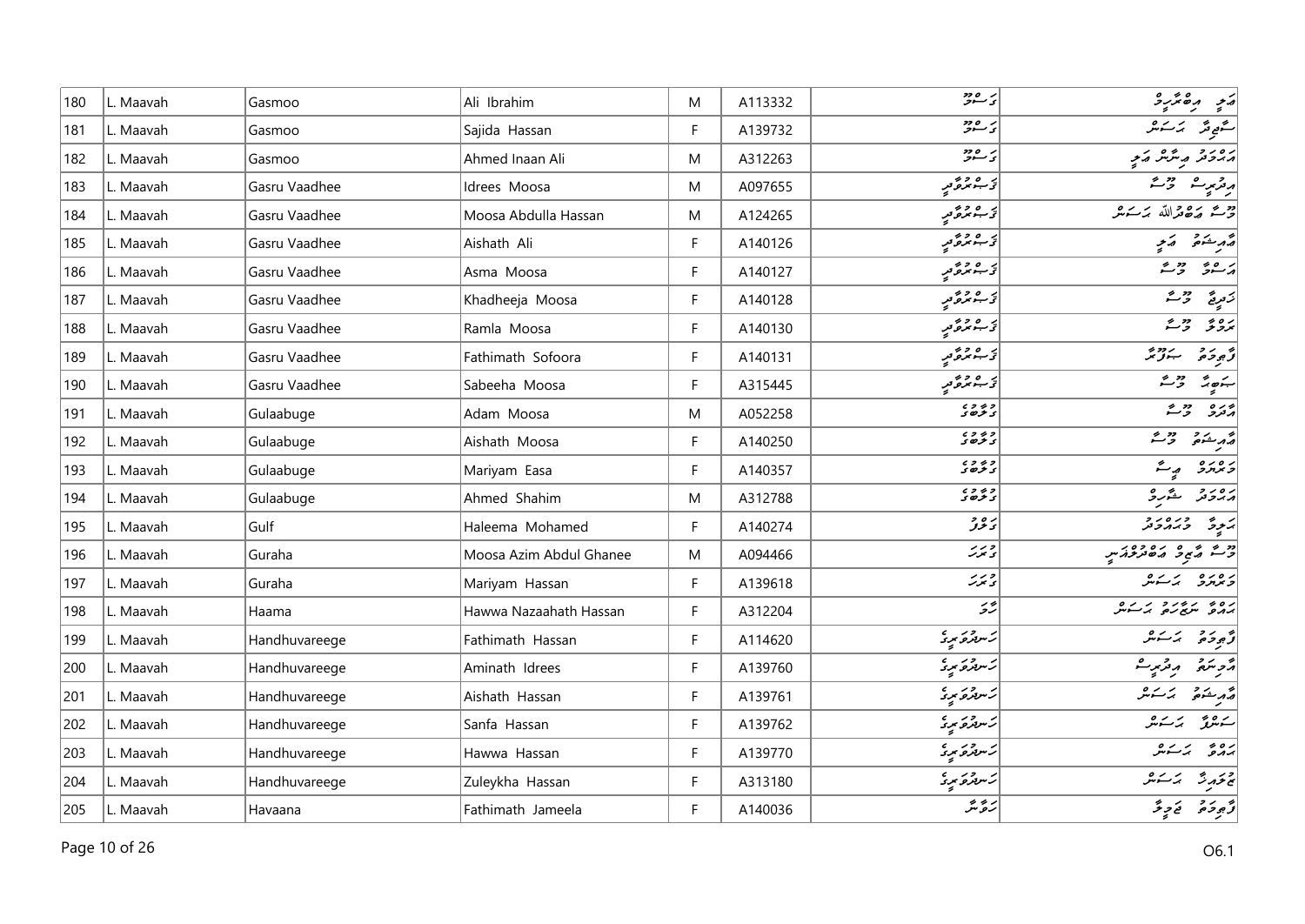| 206 | L. Maavah  | Havaana       | Mohamed Thaufeeg   | M  | A140037 | ر پەيتر<br>رەڭ ئىش                    | כממכנה ומרק ל                                           |
|-----|------------|---------------|--------------------|----|---------|---------------------------------------|---------------------------------------------------------|
| 207 | L. Maavah  | Havaana       | Mariyam Jameela    | F  | A140039 | ر پەيۇ<br>رەھ بىر                     | ويوره في في                                             |
| 208 | L. Maavah  | Havaana       | Aishath Ahmed      | F  | A140040 | ىر ئەشر                               | ه دشتم د د در د                                         |
| 209 | L. Maavah  | Hilaal        | Aminath Nuzuhath   | F  | A120671 | رۇۋ                                   | پر پر پر پر<br>سرچ سرحو<br>ۇ جە ئىدە<br>م               |
| 210 | L. Maavah  | Hilihilaage   | Hawwa Idrees       | F  | A139727 | ر ور د د د<br>بر د بر                 | رەپە مەرىپرىشى<br>بەرە مەرىرىپ                          |
| 211 | L. Maavah  | Hiriyaa       | Hurriyya Hassan    | F  | A139700 | رىرىژ                                 | co or inde                                              |
| 212 | L. Maavah  | Hiriyaa       | Hussain Ibrahim    | Μ  | A313734 | رىرىژ                                 | جسكريثر المقتربة                                        |
| 213 | L. Maavah  | Hudhuga       | Haroon Rasheed     | M  | A078700 | و و په<br>ر تورگ                      | و دوه به بر در د                                        |
| 214 | L. Maavah  | Hudhuga       | Fathimath Gasim    | F. | A139722 | و و په<br>روزي                        | أُوُّ جوحر تَوَّ سِرْحَ                                 |
| 215 | L. Maavah  | Hudhuga       | Mohamed Haroon     | M  | A139740 | و و په<br>رندرگ                       | یر دو ه<br>رنجو مگر<br>و ر ه ر د<br>تر پر تر تر         |
| 216 | L. Maavah  | Hudhuga       | Khadeeja Hudha     | F  | A312757 | و و په<br>ر تورگ                      | زَمِرِيَّ رُتَّر                                        |
| 217 | L. Maavah  | Hudhukokaa    | Nahida Hassan      | F  | A139733 | و وير پر<br>رقوما ما                  | لتربرق الاسكان                                          |
| 218 | L. Maavah  | Hudhukokaa    | Ahmed Naeem        | M  | A139753 | و ويو پر<br>ر تو <i>ب</i> ر با        | أرەر ئەرە                                               |
| 219 | L. Maavah  | Hudhukokaa    | Mariyam Nadhiya    | F  | A140347 | و ويو پر<br>ريون تا                   | رەرە شەرش                                               |
| 220 | L. Maavah  | Hudhukokaa    | Fathimath Naveedha | F  | A315192 | و ويو پر<br>ريون تا                   | توجو خريجة                                              |
| 221 | IL. Maavah | Hudhukokaa    | Aishath Naufa      | F. | A315195 | و ويو په<br>ر تورد ر                  | أشهر مشتمر المستعداد                                    |
| 222 | L. Maavah  | Hulhaguge     | Mohamed Ali        | M  | A139680 | و ر و ،<br>رنگ ی                      | درەرد كەر                                               |
| 223 | L. Maavah  | Hulhaguge     | Mariyam Mohamed    | F. | A139681 | و ر و ،<br>رو ړ                       | و رە ر د<br>تر پەر تەر<br>ر ه ر ه<br><del>ر</del> بربرگ |
| 224 | L. Maavah  | Hulhaguge     | Sanfa Hassan       | F. | A139687 | و ر و ،<br>رؤى ى                      | سەھەر بەسەھ                                             |
| 225 | L. Maavah  | Hulhaguge     | Faaris Ahmed       | M  | A140230 | و ر و ،<br>رنگ ی                      | بر 2 ر ح<br>م <i>ر</i> بر <del>5</del> تو<br>  قرسر عه  |
| 226 | L. Maavah  | Husnuheenaage | Khalida Hassan     | F. | A139731 | 2 مەش <sub>رىپ</sub> ىدى<br>مەس       | ڈیوٹر کاسکار                                            |
| 227 | L. Maavah  | Husnuheenaage | Majeedha Hassan    | F  | A139739 | ر مشر براند در در بار<br>مرگه بر      | دَيٍّرٌ يَرْسَسُّ                                       |
| 228 | L. Maavah  | Husnuheenaage | Shaheeda Hassan    | F  | A140273 | <sup>3</sup> ر مەش <sub>رىپ</sub> ىدى | شەرىگە كەسكەنلە                                         |
| 229 | L. Maavah  | Husnuheenaage | Aminath Maldha     | F  | A312445 | 2 مەش <sub>رىپ</sub> ىدى<br>مەسرىپە   | أأروسي ودور                                             |
| 230 | L. Maavah  | Huvan         | Ibrahim Rasheed    | M  | A312644 | حەر ھ<br>سرە بىر                      | رەپرىي ئەسىم<br>مەھمەر ئىسىم                            |
| 231 | L. Maavah  | Huvandhumaage | Ismail Moosa       | M  | A139691 | و ر<br>ره سربرو د                     | $23 - 312$                                              |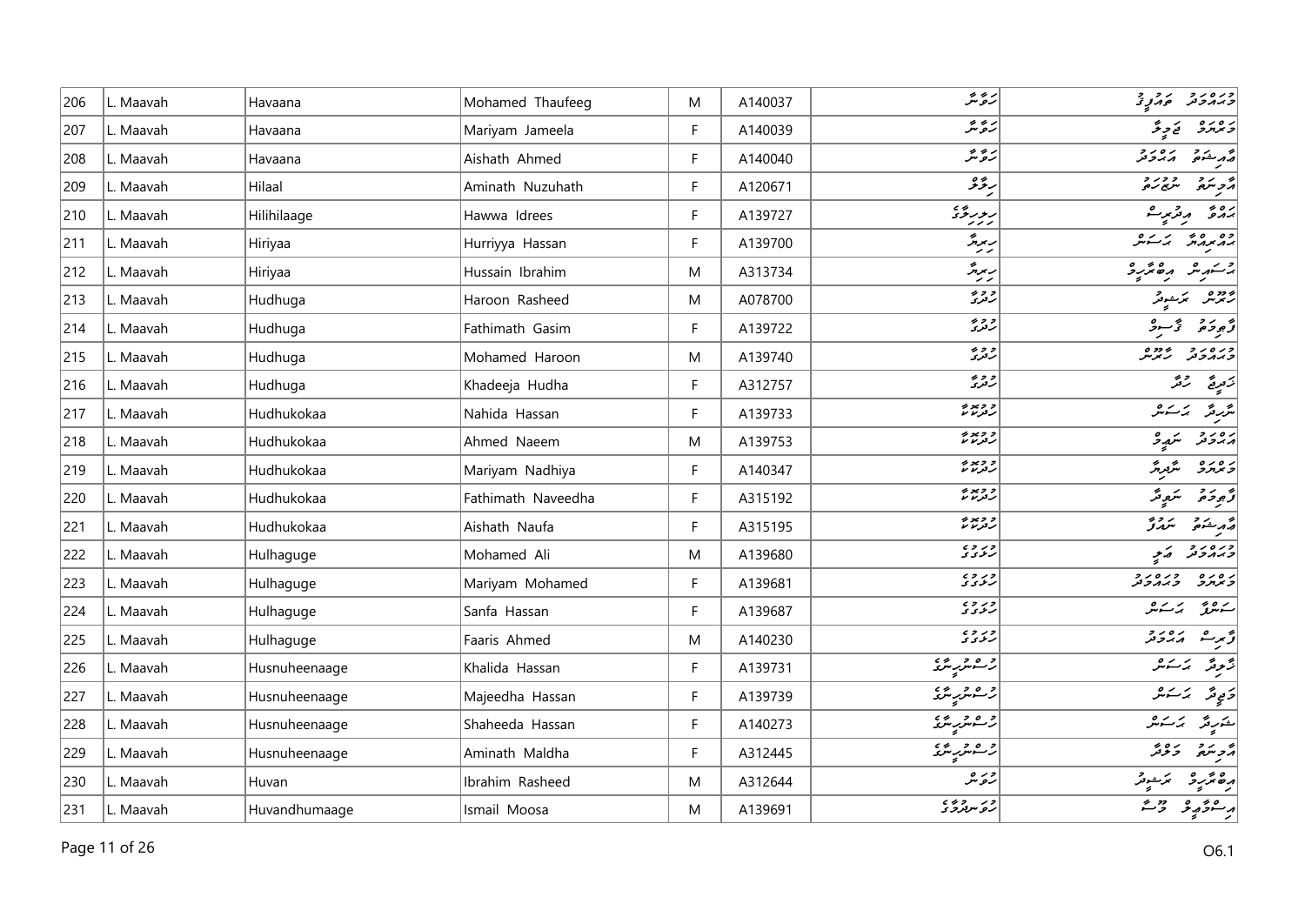| 232 | L. Maavah  | Huvandhumaage    | Aminath Ibrahim       | F         | A139697 | و ر په ده د<br>رو سربرو د                                | ەر ھەترىر 3<br>ر<br>ومحر سنرو                             |
|-----|------------|------------------|-----------------------|-----------|---------|----------------------------------------------------------|-----------------------------------------------------------|
| 233 | L. Maavah  | Huvandhumaage    | Fathimath Sheeza      | F         | A311749 | ور سروره پر<br>ره سربرو <sub>ک</sub>                     | نژ جو <del>ز</del> و<br>گرمو <del>ز</del> حو<br>شويج<br>ح |
| 234 | L. Maavah  | <b>Ihaa</b>      | Easa Khaleel          | ${\sf M}$ | A075491 | وشح                                                      | ەپەنىشە<br>مەس<br>تزوقر                                   |
| 235 | L. Maavah  | Ihaa             | Aminath Aboobakuru    | F         | A140211 | مرشح                                                     | أأرو يرو<br>77777                                         |
| 236 | L. Maavah  | Ihaa             | Zulaikha Ismail       | F         | A140302 | وشح                                                      | برىشۇپەيى<br>چ ئۇ م <sup>ەش</sup> ر                       |
| 237 | L. Maavah  | <b>Ihaa</b>      | Fathmath Ismail       | F         | A315123 | برمح                                                     | قهودة ويحفظو                                              |
| 238 | IL. Maavah | Ihaa             | Moosa Ismail          | ${\sf M}$ | A315124 | پرمح                                                     | ويد مستوفيو                                               |
| 239 | L. Maavah  | Iruvai           | Ali Shareef           | M         | A082951 | مرتزعهر                                                  | أركمج التشميرو                                            |
| 240 | L. Maavah  | Ithaa            | Mohamed Naeem         | ${\sf M}$ | A066833 | برځ                                                      | כנסנכ הקי                                                 |
| 241 | L. Maavah  | Ithaa            | Fathimath Shafiya     | F         | A069245 | ەرەتى                                                    | أَوْجِرْ حَمْدٍ مِسْتَوِيرٌ                               |
| 242 | L. Maavah  | Ithaa            | Hussain Naais Mohamed | M         | A312912 | برنج                                                     | ג הודי יות המודע במודע                                    |
| 243 | L. Maavah  | Janbugasdhoshuge | Hassan Sulaimaan      | ${\sf M}$ | A058273 | ر ۵ و ر ۵ پر و ٤<br>تع سرچ <sub>ک</sub> سوتر <i>بر</i> ی | ىرىكىش سىزىر ئەش                                          |
| 244 | L. Maavah  | Janbugasdhoshuge | Aishath Shiruhaan     | F         | A311830 | ر ۵ و ر ۵ پو و ٤<br>قع سرچ کی سوفرس                      | ۇرمۇق ھوترىرىتى                                           |
| 245 | L. Maavah  | Janbumaage       | Khadeeja Hussain      | F         | A139670 | ر ه د و و ،<br>تع سرچ تر ی                               | تزمريع المرشر مثر                                         |
| 246 | L. Maavah  | Janbumaage       | Mariyam Ibrahim       | F         | A140286 | ر ه د و »<br>تع سره تر د                                 | أرە ئۈرۈ<br>ر ه بر ه                                      |
| 247 | L. Maavah  | Janbumaage       | Yoosuf Ibrahim        | M         | A311540 | ر ه د و و ،<br>تع سرچ تر ی                               | ە ھەمەر 2<br>بەھەمەر 2<br>دد وه<br>در سور                 |
| 248 | L. Maavah  | Javaahir         | Moosa Ibrahim         | M         | A057032 | ئەقرىرىتىر                                               | الزمشة<br>ىر <i>ھىتر ب</i>                                |
| 249 | L. Maavah  | Javaahir         | Fathimath Najma       | F         | A136707 | پرځر چر                                                  | ىرە بە<br>ا تو پر پر د                                    |
| 250 | L. Maavah  | Javaahirumaage   | Adam Ibrahim          | ${\sf M}$ | A140265 | پر څر پر چري<br>  پنج مر پر چر <sub>چ</sub>              | په ره<br>د ترو<br>برە ئۆرۈ                                |
| 251 | L. Maavah  | Javaahirumaage   | Mariyam Ibrahim       | F         | A140351 | پر څر پر چري<br>  پنج مر پر چر <sub>چ</sub>              | ە ھەترىر ۋ<br>ر ه ر ه<br><del>ر</del> بربر د              |
| 252 | L. Maavah  | Javaahirumaage   | Mohamed Ibrahim       | M         | A313254 | پرېژ پرچ ئ                                               | وە ئۇرۇ<br>و رە ر د<br><i>د بە</i> پەر                    |
| 253 | L. Maavah  | Javaahirumaage   | Aishath Thohira       | F         | A313297 | ریم رحمہ ی<br>  ہے جگہ سرچ ی                             | ومرشوم ومحرم                                              |
| 254 | L. Maavah  | Kanduolhi        | Shaukath Ibrahim      | M         | A140175 | ائىس قىمىز                                               | شه دره ده ندرو                                            |
| 255 | L. Maavah  | Kanduolhi        | Yoosuf Abdul Kareem   | ${\sf M}$ | A140281 | لأسدجينر                                                 | ر ه و ه ر ه<br>پره تر تر <i>بر</i> و<br>دز مەدى           |
| 256 | L. Maavah  | Kanduroalhi      | Gasim Mohamed         | M         | A130635 | لأمدج تنزبر                                              | و ره ر د<br><i>د ب</i> رگرفر<br>وسبور<br>ر                |
| 257 | L. Maavah  | Karankaage       | Moosa Shareef         | M         | A077567 | ر ر ه و د ،<br>ما <del>ب</del> رسردا د                   | روم شهرتو                                                 |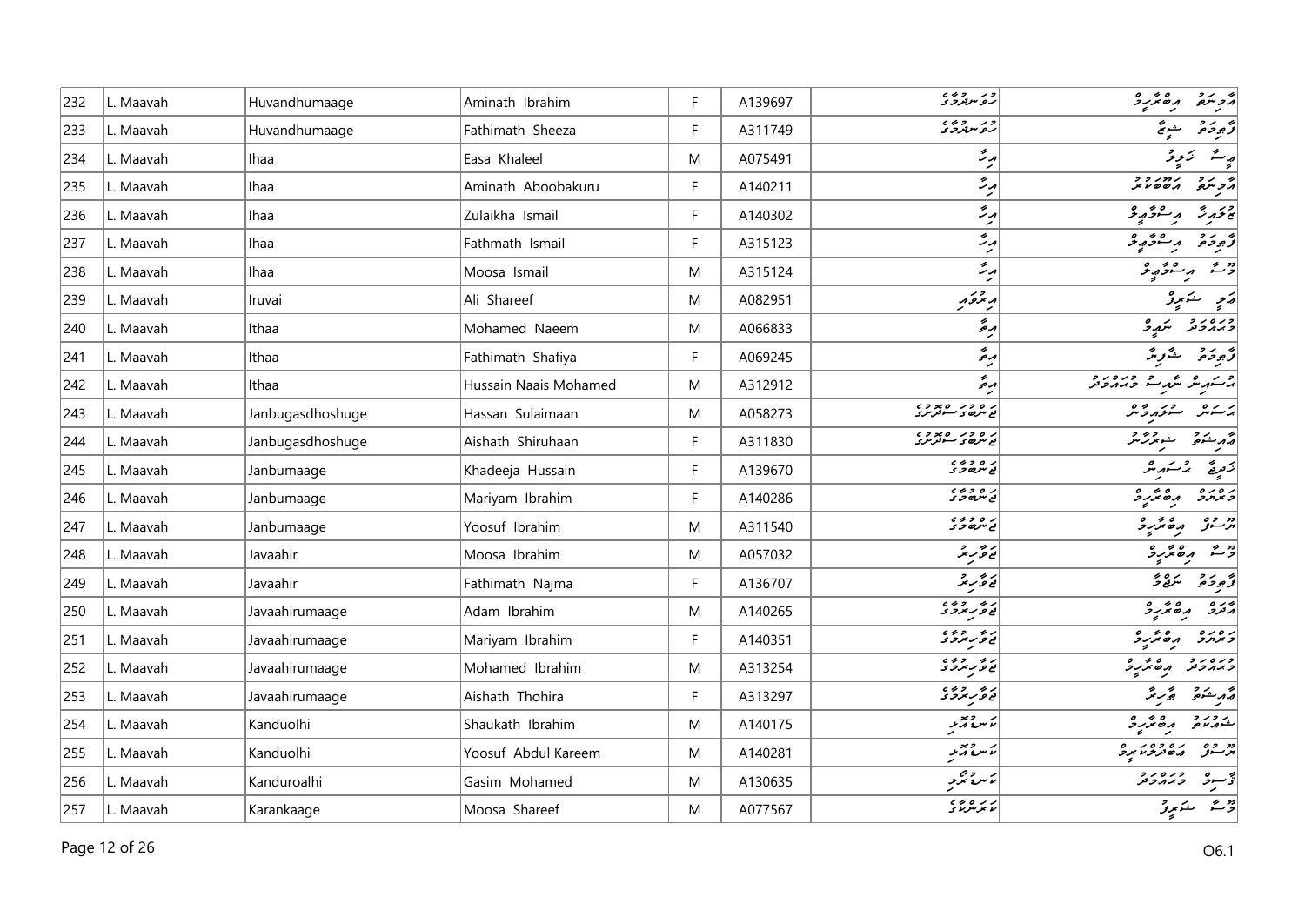| 258 | L. Maavah | Karankaage      | Abdulla Shareef    | M  | A139804 | ر ره ۶۵<br>ما <del>ب</del> رمر <i>ما</i> ی      | رە داللە شەيرو                                                                                                                                                                                                                                                                                                      |
|-----|-----------|-----------------|--------------------|----|---------|-------------------------------------------------|---------------------------------------------------------------------------------------------------------------------------------------------------------------------------------------------------------------------------------------------------------------------------------------------------------------------|
| 259 | L. Maavah | Karankaage      | Aamira Abdul Gadir | F. | A139805 | ر ر ه و د ،<br>ما مرس                           |                                                                                                                                                                                                                                                                                                                     |
| 260 | L. Maavah | Karankaage      | Shareefa Ibrahim   | F  | A313898 | ر ر ه و د ،<br>ما مرس د د                       | شكرو مقتررة                                                                                                                                                                                                                                                                                                         |
| 261 | L. Maavah | Koadhu          | Muhajir Abdulla    | M  | A068702 | رو<br>  مذهبہ                                   | جرمحي حرم مركز الله                                                                                                                                                                                                                                                                                                 |
| 262 | L. Maavah | Koadhu          | Mariyam Mohamed    | F. | A068843 | م و<br>ما فر                                    | ويوبره<br>و رە ر د<br>تر پروتر                                                                                                                                                                                                                                                                                      |
| 263 | L. Maavah | Koadhu          | Aminath Suzana     | F  | A139686 | م و<br>ما فر                                    | ۇ ئەسىر ئىسى ئىر                                                                                                                                                                                                                                                                                                    |
| 264 | L. Maavah | Koadhu          | Hamdhaan Abdullah  | Μ  | A139689 | م د<br>ما فر                                    | بروموه رومهالله                                                                                                                                                                                                                                                                                                     |
| 265 | L. Maavah | Koadhu          | Abdulla Sulaiman   | M  | A139904 | ص پر<br>مذک                                     | أرە قراللە سىخەر ئەش                                                                                                                                                                                                                                                                                                |
| 266 | L. Maavah | Koadhu          | Shaznee Abdulla    | F. | A140236 | م و<br>ما فر                                    | شَمَّةٌ سِمَّ وَكَدَّاللَّهُ                                                                                                                                                                                                                                                                                        |
| 267 | L. Maavah | Koadhu          | Mujahid Abdullah   | M  | A311612 | ص پر<br>مذک                                     | وقح سرقر الكاهر الله                                                                                                                                                                                                                                                                                                |
| 268 | L. Maavah | Koaruge         | Aminath Moosa      | F  | A139710 | م و ،<br>ما بو ،                                | أزويتهم وحث                                                                                                                                                                                                                                                                                                         |
| 269 | L. Maavah | Koaruge         | Fathimath Ismail   | F  | A139720 | م و ،<br>ما بو ،                                | برعوه و<br>ۇ بوخ تو<br>گ                                                                                                                                                                                                                                                                                            |
| 270 | L. Maavah | Koaruge         | Moosa Ismail       | Μ  | A139721 | م و ،<br>ما بوي                                 | وحد مشتر مو                                                                                                                                                                                                                                                                                                         |
| 271 | L. Maavah | Koaruge         | Ibrahim Moosa      | M  | A140240 | م و ،<br>ما بوي                                 | رەپر دەنە                                                                                                                                                                                                                                                                                                           |
| 272 | L. Maavah | Koaruge         | Hawwa Moosa        | F  | A140288 | ہ و ۽<br>ما بوي                                 | ر ه بو<br>برادگی<br>دو مح                                                                                                                                                                                                                                                                                           |
| 273 | L. Maavah | Koaruge         | Mariyam Moosa      | F. | A140295 | در د د<br>ما مور                                | ر ه ر ه<br>د بربر د<br>ست مشتر می                                                                                                                                                                                                                                                                                   |
| 274 | L. Maavah | Kokaahiyaa      | Amila Ahmed        | F. | A140041 | لتوثر بثر                                       | بر ٥ پر و<br>م <i>ر</i> بر <del>و</del> تر<br>وتروتخه                                                                                                                                                                                                                                                               |
| 275 | L. Maavah | Kunnaarumaage   | Moosa Anees        | M  | A139676 | و ه په وي  ،<br>ما سرسرپرو  ې                   | ورمج أرسره                                                                                                                                                                                                                                                                                                          |
| 276 | L. Maavah | Lainoofarumaage | Ibrahim Sulaiman   | M  | A090136 | ای دور دوره<br>افرو مرد برد د                   | رەئزىر ئىزرگىر                                                                                                                                                                                                                                                                                                      |
| 277 | L. Maavah | Life            | Sofiyya Umar       | F. | A139597 | ځه ژ                                            | 77320                                                                                                                                                                                                                                                                                                               |
| 278 | L. Maavah | Life            | Sithi Shaalunee    | F  | A310155 | ځهږو                                            |                                                                                                                                                                                                                                                                                                                     |
| 279 | L. Maavah | Life            | Moosa Ali          | M  | A315229 | ځه ژ                                            | $\frac{1}{2}$ $\frac{2}{2}$ $\frac{2}{2}$ $\frac{2}{2}$ $\frac{2}{2}$ $\frac{2}{2}$ $\frac{2}{2}$ $\frac{2}{2}$ $\frac{2}{2}$ $\frac{2}{2}$ $\frac{2}{2}$ $\frac{2}{2}$ $\frac{2}{2}$ $\frac{2}{2}$ $\frac{2}{2}$ $\frac{2}{2}$ $\frac{2}{2}$ $\frac{2}{2}$ $\frac{2}{2}$ $\frac{2}{2}$ $\frac{2}{2}$ $\frac{2}{2}$ |
| 280 | L. Maavah | Lily ge         | Moosa Mohamed      | M  | A140003 | موموتى<br>مرتو                                  | ور دره دره                                                                                                                                                                                                                                                                                                          |
| 281 | L. Maavah | Lily ge         | Hussain Moosa      | M  | A313191 | ا و و د<br><u>ا</u>                             | برسكر معرض وحسكم                                                                                                                                                                                                                                                                                                    |
| 282 | L. Maavah | Lovely Garden   | Mariyam Ibrahim    | F. | A312701 | ىرە مەيمە ئەنگە<br>مۇھ <sub>ىم</sub> ەتكە ئەنگە | ويوده<br>ە ھەمرىر 2<br>برھىمرىر 3                                                                                                                                                                                                                                                                                   |
| 283 | L. Maavah | Maabageechaage  | Fathimath Ahmed    | F. | A139778 | ۇ ئەسىمى<br>مەسىمى                              | و د د د د د د                                                                                                                                                                                                                                                                                                       |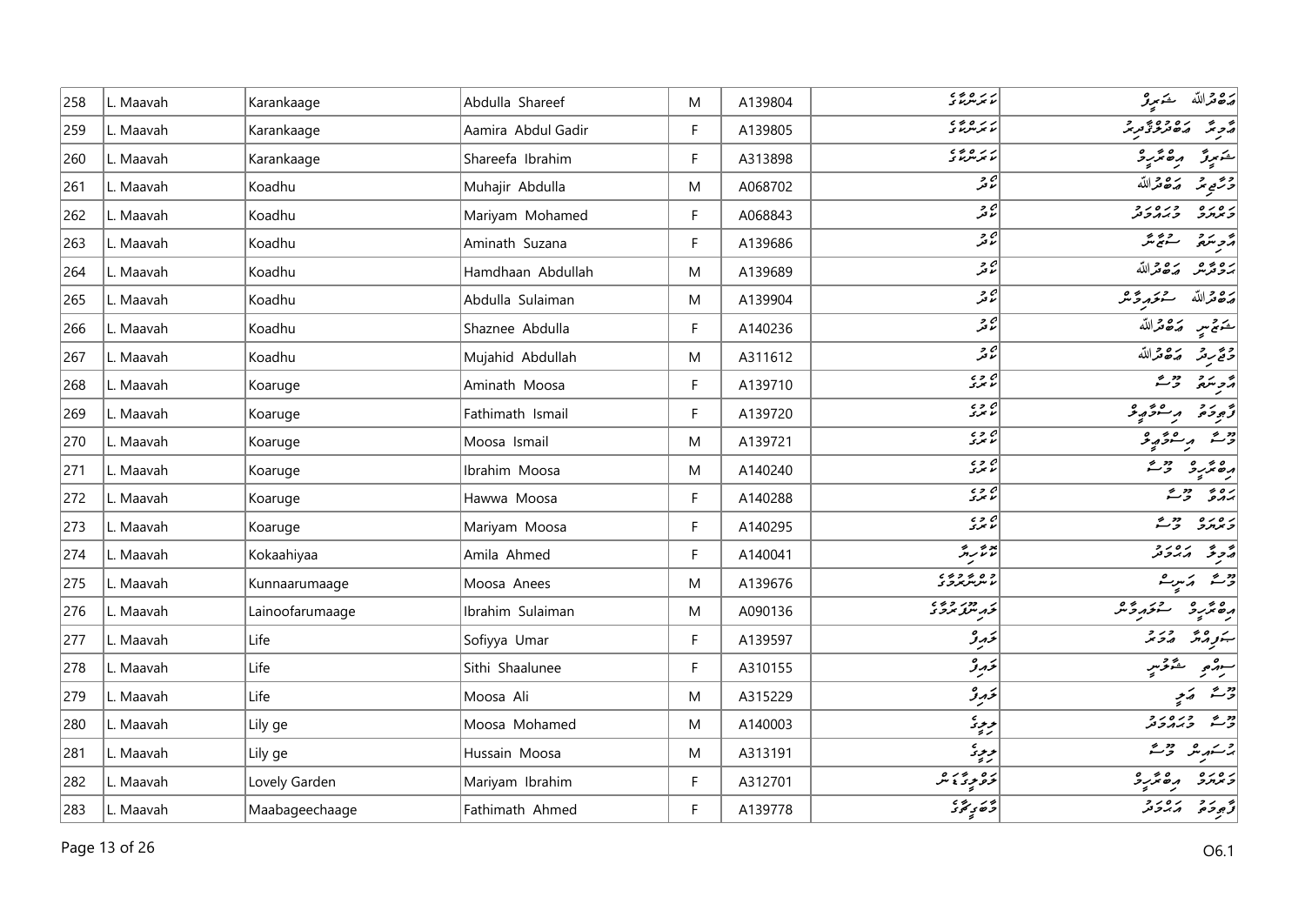| 284 | L. Maavah | Maabageechaage | Ahmed Nabeeh Abdul Gaadhir | M           | A343678 | د څو په نو                            | رەر دېم شھر دە دە دېر د                       |
|-----|-----------|----------------|----------------------------|-------------|---------|---------------------------------------|-----------------------------------------------|
| 285 | L. Maavah | Maafolheyge    | Ali Ahmed                  | M           | A079250 | ه برن تا<br>تر تو لو ی                | ړی د پرورو                                    |
| 286 | L. Maavah | Maafolheyge    | Adam Ahmed                 | M           | A079586 | ە يىزى ئ<br>تركرىل ى                  | وره ده دورد<br>م <i>رگرد</i> مرکزدگر          |
| 287 | L. Maavah | Maafolheyge    | Mohamed Affal Ali Ahmed    | M           | A310122 | ه میون تا<br>ترکوکو ت                 |                                               |
| 288 | L. Maavah | Maafolheyge    | Aminath Eemaan Ali Ahmed   | $\mathsf F$ | A310124 | ږ موړ <sup>ي</sup><br>تر تو تو ت      | أدوسكم وتحمير أيداد والمحمدة                  |
| 289 | L. Maavah | Maamendhooge   | Ibrahim Shifau             | M           | A310385 | ه ، ه دد ،<br>تر تر سربر <sub>ک</sub> | رەنزىر سۆزە                                   |
| 290 | L. Maavah | Maimoo         | Fathimath Aboobakuru       | $\mathsf F$ | A140152 | י<br>בנקב                             |                                               |
| 291 | L. Maavah | Maimoo         | Sanfa Nazra                | F           | A140153 | $\frac{1}{2}$                         | سەسرىق سىرە ئو                                |
| 292 | L. Maavah | Maimoo         | Mariyam Sodhura            | F           | A140154 | ת<br>קתיק                             | رەرە بەدىر<br><i>دى</i> رىرو بىلىر <i>ى</i> ر |
| 293 | L. Maavah | Maimoo         | Aishath Azra               | F           | A140226 | י<br>באקב                             | وكرم شكوه والمتورث                            |
| 294 | L. Maavah | Maimoo         | Aminath Aneeza             | F           | A315414 | $\stackrel{\sim}{\rightarrow}$        | أترجع وسبع                                    |
| 295 | L. Maavah | Manfaa         | Mariyam Umar               | F           | A140072 | ىز شرىچە                              | ر ه ر ه<br><del>و</del> بر بر و<br>ەرىر       |
| 296 | L. Maavah | Manfaa         | Ahmed Hussain              | M           | A140143 | ىز شرىچە                              | رەرد جەكتەش                                   |
| 297 | L. Maavah | Manfaa         | Aishath Aboobakuru         | $\mathsf F$ | A313151 | ىز شرىچە                              |                                               |
| 298 | L. Maavah | Mansafa        | Ahmed Ibrahim              | M           | A139741 | ۇ ئەرىسۇ ئە                           | גפנק גם ביני                                  |
| 299 | L. Maavah | Mansafa        | Zulaikha Abdul Gadir       | F           | A275327 | ۇ ئەرىسۇ ئە                           | ج تو مر <sup>2</sup> ده وه مر د               |
| 300 | L. Maavah | Mansafa        | Hawwa Abdul Rahman         | $\mathsf F$ | A312804 | ۇ ئەرىسۇ ئە                           | ره ده ده ده ده ده<br>بردو ده مرد بربر تر      |
| 301 | L. Maavah | Manzil         | Ibrahim Aboobakuru         | M           | A284416 | ځ مثنې څه                             | תפת כ תססעת                                   |
| 302 | L. Maavah | Mars           | Ali Mujuthaba              | M           | A132632 | ۇ شە                                  |                                               |
| 303 | L. Maavah | Mask           | Aasiya Shaukath            | $\mathsf F$ | A139695 | ۇرەرە                                 | أثر سودتر<br>ے تر رہے<br>مشور کو تھی          |
| 304 | L. Maavah | Mask           | Ibrahim Affaan             | M           | A311261 | ۇ سەر                                 | رەپرىر مەدرىر                                 |
| 305 | L. Maavah | Mask           | Aishath Afafa              | $\mathsf F$ | A311265 | ۇ سەر                                 | و درستان به درستها<br>مارستان مالوگر          |
| 306 | L. Maavah | Mask           | Mohamed Isaam              | M           | A325864 | ۇ سەر                                 | ورەرو پەشۇ                                    |
| 307 | L. Maavah | Mathares villa | Moosa Ali                  | M           | A140327 | ىرىر ، مەھ <sub>ر</sub> ىچە           | رحمت الأمي                                    |
| 308 | L. Maavah | Maximus        | Moosa Ali                  | M           | A139645 | <sup>ى ھ</sup> ەسىرى مە               | اتز مشتر                                      |
| 309 | L. Maavah | Mirusmaage     | Hawwa Moosa                | F.          | A139659 | لوچره ده                              | رە پە<br>پەرى<br>دومع                         |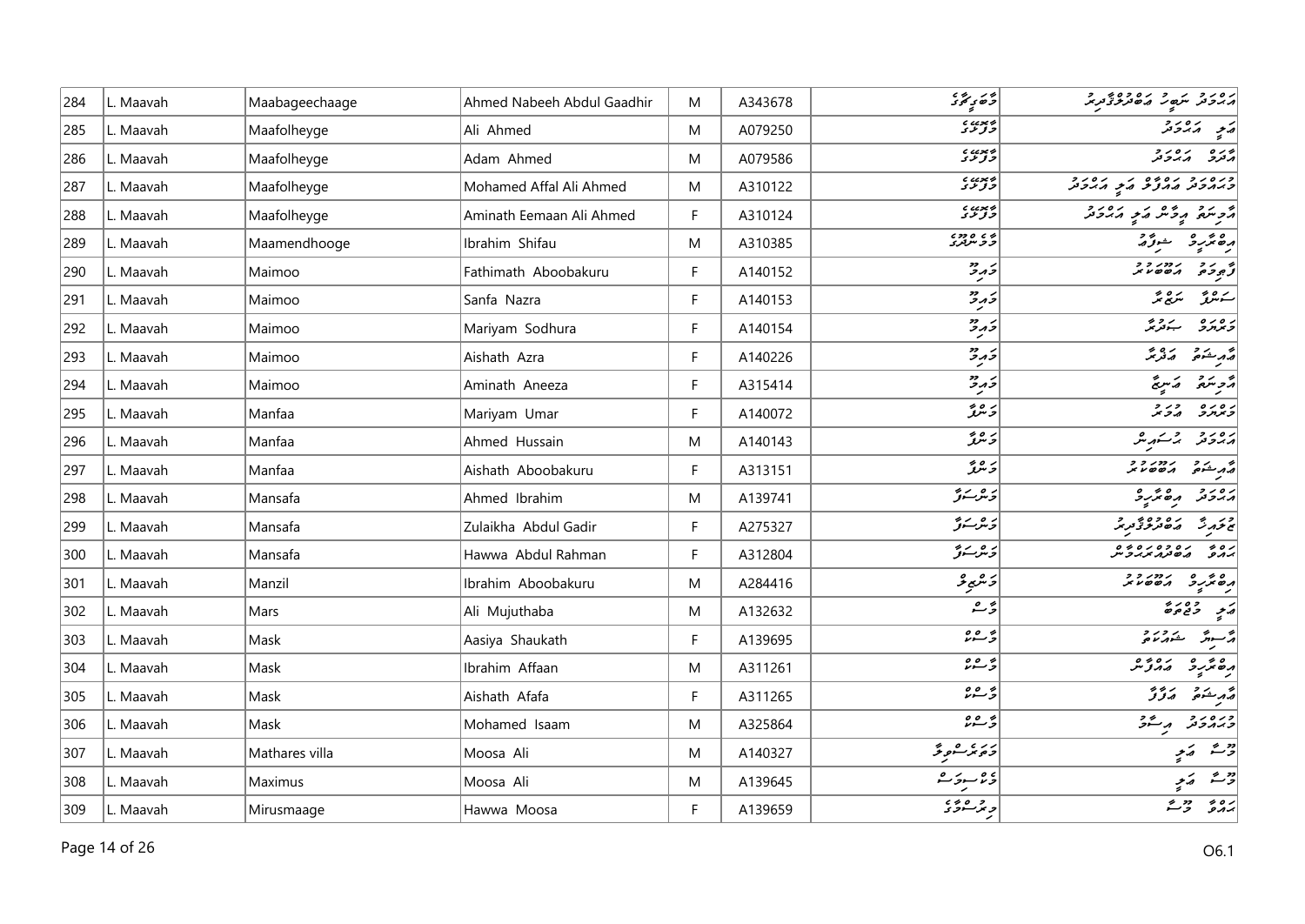| 310 | L. Maavah | Muraka       | Mohamed Waheed           | M           | A061912 | ويرز                          | ورور و در                                |
|-----|-----------|--------------|--------------------------|-------------|---------|-------------------------------|------------------------------------------|
| 311 | L. Maavah | Muraka       | Mariyam Shifa            | F.          | A139704 | ويرز                          | شەرگ<br>ر ه ر ه<br>د بربرد               |
| 312 | L. Maavah | Muraka       | Aminath Mohamed          | F           | A139705 | ويرز                          | و ره ر د<br>تر پروتو<br>لمجمع سرقر       |
| 313 | L. Maavah | Muraka       | shimla Mohamed Waheed    | F           | A311839 | ويرز                          | جود ورەرو رېږ                            |
| 314 | L. Maavah | Muraka       | Shujaau Mohamed          | M           | A311842 | ويرز                          | و ده و دره د و<br>شونج پر و بر در و در   |
| 315 | L. Maavah | Naazupareege | Adam Ibrahim             | M           | A024292 | مېز تر کمبر د مخ<br>مړينه     | برە ئۆرۈ<br>پە رە<br>مەنىرى              |
| 316 | L. Maavah | Naazupareege | Aminath Ali              | F.          | A139716 | پر در<br>متریخ بو سپر د       | ړې په کړې                                |
| 317 | L. Maavah | Naazupareege | Zulaikha Yoosuf          | F           | A139718 | پر در<br>مترج بو سپر د        | در شهر شده و ده<br>محمود ش               |
| 318 | L. Maavah | Naazupareege | Khadheeja Maureen        | F           | A163000 | پر در<br>متری کو سر پر        | تزمريح وكرمريش                           |
| 319 | L. Maavah | Naazupareege | Saadath Abdul Raheem     | F.          | A312150 | مېز تر بېر <sup>ي</sup>       | ر در د ده ده در ه                        |
| 320 | L. Maavah | Nalamala     | Fathimath Jameela        | F           | A124931 | ىئرىزىخە                      | وٌجوحَ حَ وَ حَ                          |
| 321 | L. Maavah | Nalamala     | Moosa Hussain            | M           | A128777 | ىرىزىز                        | روم مع مسكور مثل                         |
| 322 | L. Maavah | Nalamala     | Mariyam Ibrahim          | F.          | A140060 | ىرىزىز                        | دە ئەرد<br>ر ه ر ه<br><del>ر</del> بربرگ |
| 323 | L. Maavah | Nanreethige  | Moosa Ibrahim            | M           | A071054 | ىئەمىر<br>مىزىنز مور          |                                          |
| 324 | L. Maavah | Nanreethige  | Ibrahim Mohamed          | M           | A139725 | ىئەبىرىدى<br>م                | תפתקיב בג'וניב                           |
| 325 | L. Maavah | Nanreethige  | Aminath Amsoodha         | F           | A140252 | ىئەمىرىدى<br>سرىتىرىدىن       |                                          |
| 326 | L. Maavah | Nanreethige  | Ibrahim Moosa            | M           | A312256 | ىئەنگە يەر<br>ئ               | رەپرىر دىم                               |
| 327 | L. Maavah | Nanreethige  | Mariyam Aniyath Moosa    | F           | A382696 | مَدْ مَعرود<br>  سي <u>در</u> |                                          |
| 328 | L. Maavah | Neel Villa   | Adam Haleem Moosa        | M           | A009418 | سروگروگر                      | وزو ټرو وف                               |
| 329 | L. Maavah | Neel Villa   | Aminath Nazima Adam      | F.          | A054330 | سردگروگر                      | أأدمره للمود المرد                       |
| 330 | L. Maavah | Neel Villa   | Siththi Moosa Aboobakuru | F.          | A144541 | ىبرىۋە ئ <sup>ۇ</sup>         | 77777770                                 |
| 331 | L. Maavah | Neeluge      | Hussain Adam             | M           | A139594 | سرو ۽<br>پ                    | ج سے مرید مقرر ہے۔<br>مرید مقرر مقرر     |
| 332 | L. Maavah | Neeluge      | Adam Umar                | M           | A139595 | ىرو،<br>ئە                    | پەرە<br>مەنىرى<br>و ر و<br>در د بر       |
| 333 | L. Maavah | Neeluge      | Fathimath Umar           | $\mathsf F$ | A139596 | د ۽<br>سرچري                  | ا تۇ بور بو<br>ەرىر                      |
| 334 | L. Maavah | Neeluge      | Hawwa Moosa              | F.          | A139598 | د ۽<br>سرچري                  | برەپچ<br>دو مش                           |
| 335 | L. Maavah | Neeluge      | Siththi Umar             | F.          | A139599 | سرپری                         | سوره وردد                                |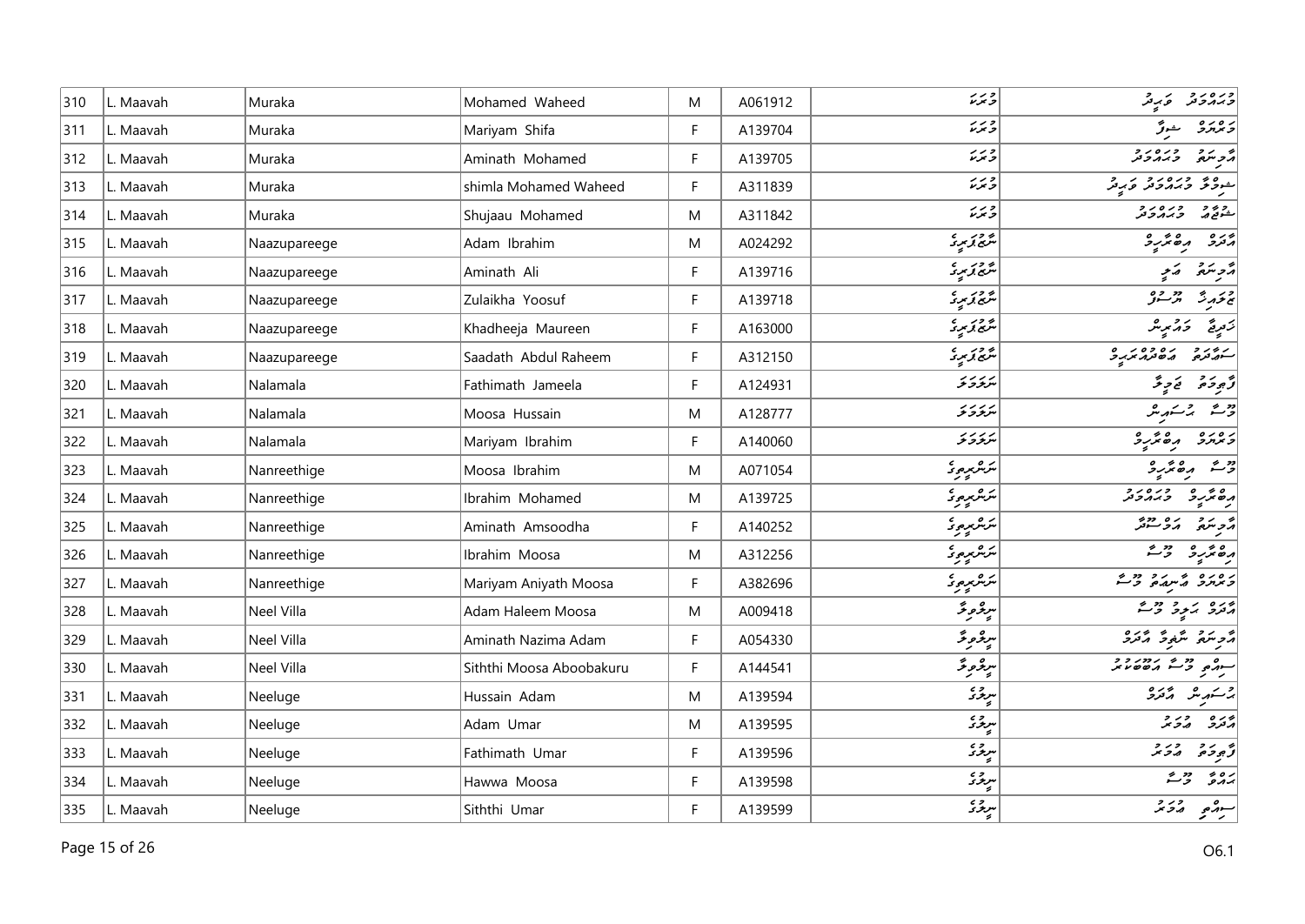| 336 | L. Maavah  | Neeluge         | Mariyam Umaru                   | F           | A140283 | سرپری                                  | و ر و<br>در د بر<br>ر ه ر ه<br><del>ر</del> بربر ژ       |
|-----|------------|-----------------|---------------------------------|-------------|---------|----------------------------------------|----------------------------------------------------------|
| 337 | L. Maavah  | Neeluge         | Hawwa Adam                      | F           | A310146 | ىرو،<br>ئە                             | برەپچ<br>پور ہ<br>مرکزو                                  |
| 338 | LL. Maavah | Nevige          | Moosa Gasim                     | M           | A140248 | ء<br>مترجو تح                          | رح تق تقر المحر السيار                                   |
| 339 | L. Maavah  | New Moon        | Ahmed Adhil                     | M           | A139613 | سردود ه                                | رەر د گەرى<br>مەرى ھەرى                                  |
| 340 | L. Maavah  | New Moon        | Aishath Hussain                 | F           | A139614 | اسدوره                                 | مەر ئىشمۇ بەسكىرىش                                       |
| 341 | L. Maavah  | Nooraanee Villa | Moomina Aboobakur               | F           | A078534 | يژبر <sub>سرعه</sub> پژ                | 77/77/<br>د ژ <sub>خر م</sub> تر                         |
| 342 | L. Maavah  | Noovilu         | Hussain Ahmed                   | M           | A079336 | يترعر فحر                              | ج ڪهر شرح پر پر جا پر جا سر                              |
| 343 | L. Maavah  | Noovilu         | Mohamed Lamaan Hussain<br>Ahmed | M           | A310129 | يتروخه                                 | כנסגב גם זם בגם בגבוב<br>במחכת י <i>כבה</i> ית געות ומכת |
| 344 | L. Maavah  | Oivaru          | Hawwa Abdul Rahman              | F           | A132060 | بر<br>مرمرغه تر                        | رەپ رەدەرەپەە<br>بەيرى يەھەرىر بىرىرىس                   |
| 345 | LL. Maavah | Oivaru          | Zakariyya Hameed                | M           | A132082 | مزمر و                                 | ىم ئىرمەش بەج قىر                                        |
| 346 | L. Maavah  | Oivaru          | Aishath Hameed                  | F           | A316094 | لترمره                                 | أقهر يشكوه أترجد                                         |
| 347 | L. Maavah  | Olhuthereyge    | Fathimath Zuhura                | F           | A139623 | پر و ی دی ی<br>هر نوحو موری            | وٌموحَمْ بِي حَمَدَ                                      |
| 348 | L. Maavah  | Olhuthereyge    | Ibrahim Raashid                 | M           | A310528 | پر و د ده ده<br>در مرحز د              | رە ئرىر ئىشىر                                            |
| 349 | L. Maavah  | Olhuthereyge    | Khadheeja Shihama               | F           | A364345 | پر و ی دی ی<br>در نومو بمری            | ر<br>ترورچ<br>ے بڑی<br>ے                                 |
| 350 | L. Maavah  | Onufeenige      | Hussain Ali                     | M           | A139715 | ېرىتى بىر <sub>ى</sub><br>مەسرىپە      | يز سکهر مثر اور اور پر                                   |
| 351 | L. Maavah  | Onufeenige      | Fathimath Nasha                 | $\mathsf F$ | A312078 | بر ش <sub>ریبو</sub> سری<br>مرسر       | ۇ بەر ئەسكە                                              |
| 352 | L. Maavah  | Palace          | Ali Saaniu                      | M           | A315379 | ۇ ئەڭ                                  | ي شهره.<br>موسيق                                         |
| 353 | L. Maavah  | Raasthaa        | Fathimath Ofeeliya              | $\mathsf F$ | A139892 | پر ٥ پر                                | أوالمحرور المعموجة                                       |
| 354 | L. Maavah  | Raasthaa        | Musrifa Adam                    | F           | A313985 | پر ٥ پر                                | پر ہ<br>مرکز<br>ۇ سەبىرۇ<br>م                            |
| 355 | L. Maavah  | Raiyuhdhadige   | Mariyam Dhunya                  | $\mathsf F$ | A139646 | ره وه ره و<br>مر <i>و م</i> مر         | ر ه بر ه<br><del>د</del> بربرگ<br>و ه پر<br>ترس          |
| 356 | L. Maavah  | Raiyuhdhadige   | Khadeeja Minna                  | F           | A139647 | ر ه و ه ر<br>مرحوم مرکز و ک            | كتعريج ويثريثر                                           |
| 357 | L. Maavah  | Raiyuhdhadige   | Aishath Abdulla                 | F           | A139651 | ره وه رع<br>بر <sub>گ</sub> ور د ترع ک | مَرْهِ قَرْاللَّه<br>پر ديگر ج<br><i>دگ</i> ار مشوجو     |
| 358 | L. Maavah  | Ranbulhi        | Siththi Ismail                  | F           | A105211 | ر 20 د<br>مرس                          | سره و مشرقه د                                            |
| 359 | L. Maavah  | Ranhadhaage     | Moosa Yoonus                    | M           | A272994 | ر ۵ ر ۵ ر<br>برس ر تری                 | دويم<br>يزيزعه                                           |
| 360 | L. Maavah  | Ranhadhaage     | Mariyam Moosa                   | F           | A312737 |                                        | ر ه بر ه<br><del>ر</del> بربر ژ<br>دريمه                 |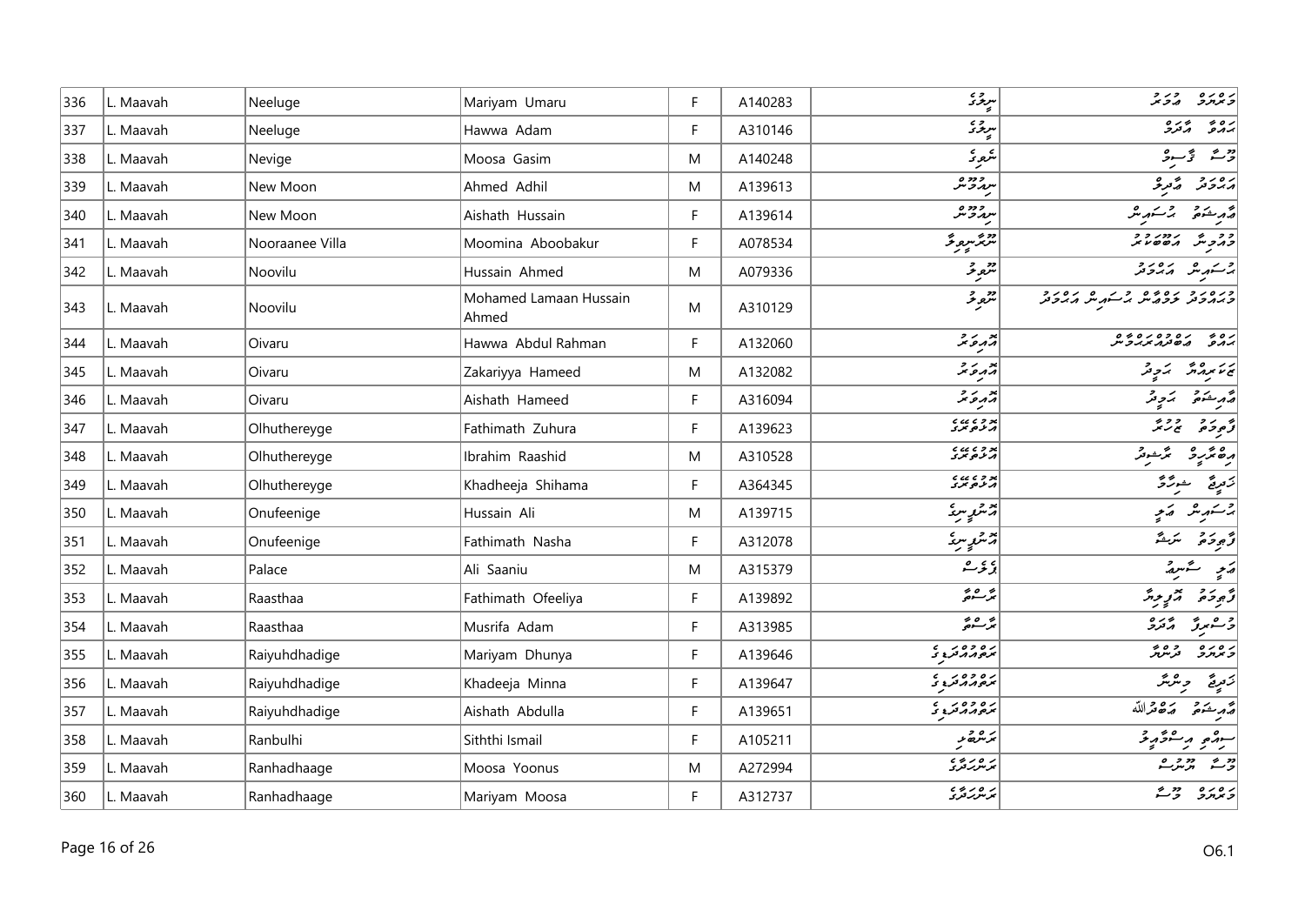| 361 | L. Maavah  | Ranhadhaage    | Siththi Moosa         | F | A312742 | ر ۵ ر ۵ ء<br>برىژرتر <sub>ى</sub>          | سرمو حيث                                          |
|-----|------------|----------------|-----------------------|---|---------|--------------------------------------------|---------------------------------------------------|
| 362 | L. Maavah  | Ranhadhaage    | Aishath Abdul Latheef | F | A312747 | ر ۵ ر ۵ د<br>برس ر ترو                     | ה<br>ההיים הסתה ביצי                              |
| 363 | L. Maavah  | Rankokaage     | Maastha Easa          | F | A125050 | ر ۵ پر ۵ پر<br>برس را ر                    | ۇرەپچ<br>پېرت                                     |
| 364 | L. Maavah  | Rankokaage     | Hassan Abdul Rahman   | M | A313994 | ر ٥ پر <i>٤ ٥</i><br>برس <i>٧ ٧ ى</i>      | ر ره ده ده ده ده و<br>پرسوس می فرم پرچ            |
| 365 | L. Maavah  | Rankokaage     | Mariyam Yoosuf        | F | A313998 | ر ٥ × ٥ ي<br>برس د د د                     | נפנס מיפס                                         |
| 366 | L. Maavah  | Rihiveli       | Fareedha Ahmed        | F | A139719 | ىررى<br>ئرىر ئىر                           | تزیید تر آبر آبر در                               |
| 367 | L. Maavah  | Rihiveli       | Aminath Sifaza        | F | A140389 | ىرر ئە<br>ئەرگۈ                            | ومحر يتمرسون المحتفظ والمحتفظ                     |
| 368 | L. Maavah  | Riveli         | Easa Ibrahim          | M | A054908 | برةعر                                      |                                                   |
| 369 | L. Maavah  | Samandharuge   | Hawwa Moosa           | F | A131747 | ے پر 2 پر 2 پر<br>سکوٹر میں بنوی           | بره په دوسته                                      |
| 370 | L. Maavah  | Samandharuge   | Aminath Ibrahim       | F | A137922 | ے پر ۱۵ پر وی<br>سنگو سرفر مر <sub>ک</sub> | دە ئەرد<br>أرمز تر                                |
| 371 | L. Maavah  | Seatmaage      | Ali Hassan            | M | A137918 | $558 -$                                    | أەي ئەسەھ                                         |
| 372 | LL. Maavah | Seatmaage      | Mohamed Muizzu        | M | A139654 | ر ه و و د<br>پرهان د د                     | כנסנכ כם<br>כגתכת כתתים                           |
| 373 | L. Maavah  | Seatmaage      | Ahmed Muizzu          | M | A311245 | ر ه و د د                                  | גפיק כברב                                         |
| 374 | L. Maavah  | Seatmaage      | Fathimath Minna       | F | A311266 | ر ه و و د<br>په هو د د                     | أقرموخرم وبثريثر                                  |
| 375 | L. Maavah  | Seaweed        | Moosa Mohamed         | M | A069507 | سوم ؟<br>پرو                               | أوقت وبره دو                                      |
| 376 | IL. Maavah | Shaadhee Villa | Hassan Hussain        | M | A105541 | ستجوره ژگر<br>س                            | ىرىكىش برجىتماس                                   |
| 377 | LL. Maavah | Shaadhee Villa | Azeeza Hussain        | F | A140142 | ىشەد <sub>ى</sub> رىدۇ.<br>ئىقتىم          | ە ئىم ئەسىر بىر                                   |
| 378 | L. Maavah  | Shaadhee Villa | Abdulla Sagib         | M | A140145 | ڪ <sup>ي</sup> ور <i>و</i> گر              | ەھىراللە<br>ۇ تى ھ                                |
| 379 | L. Maavah  | Shaadhee Villa | Hussain Reehan        | M | A140146 | ىشەد <sub>ى</sub> رىدۇ.<br>ئەس             | جەسكىرىش بېرچىش                                   |
| 380 | L. Maavah  | Shaadhee Villa | Ibrahim Hussain       | M | A315459 | ىشەرەپە<br>ئەس                             | بر ئەسەر بىر<br>ەرھ ئ <sup>ۆ</sup> ر ۋ            |
| 381 | LL. Maavah | Shaadhee Villa | Aminath Ansoodha      | F | A316080 | ىشەرەت<br>ئ                                | י היה הם בכי<br>הכנתם הית בב                      |
| 382 | L. Maavah  | Shaadhee Villa | Aishath Affooza       | F | A316082 | ر<br>شور و گر                              | و ده ده ده ده<br>مگرشوی مکرومی                    |
| 383 | L. Maavah  | Shinee Satr    | Siththi Gasim Yoosuf  | F | A139609 | ىنىد بىر شەھىر<br>سىر ئى                   | سوړ <sub>ه و</sub> ت <sub>خ</sub> سوی ورسوی<br>مر |
| 384 | L. Maavah  | Sink           | Mohamed Aboobakur     | M | A086793 | سومبره                                     | כנסנכ נחנכב<br>קמתכת <mark>מ</mark> ססטי <i>ת</i> |
| 385 | L. Maavah  | Sink           | Aishath Idrees        | F | A139883 | سومبره                                     | پ <sup>ر</sup> مرشو پر<br>ە بەقرىپە ت             |
| 386 | L. Maavah  | Sink           | Aminath Rameela       | F | A313071 | سومثره                                     | ثروبتنى بموقر                                     |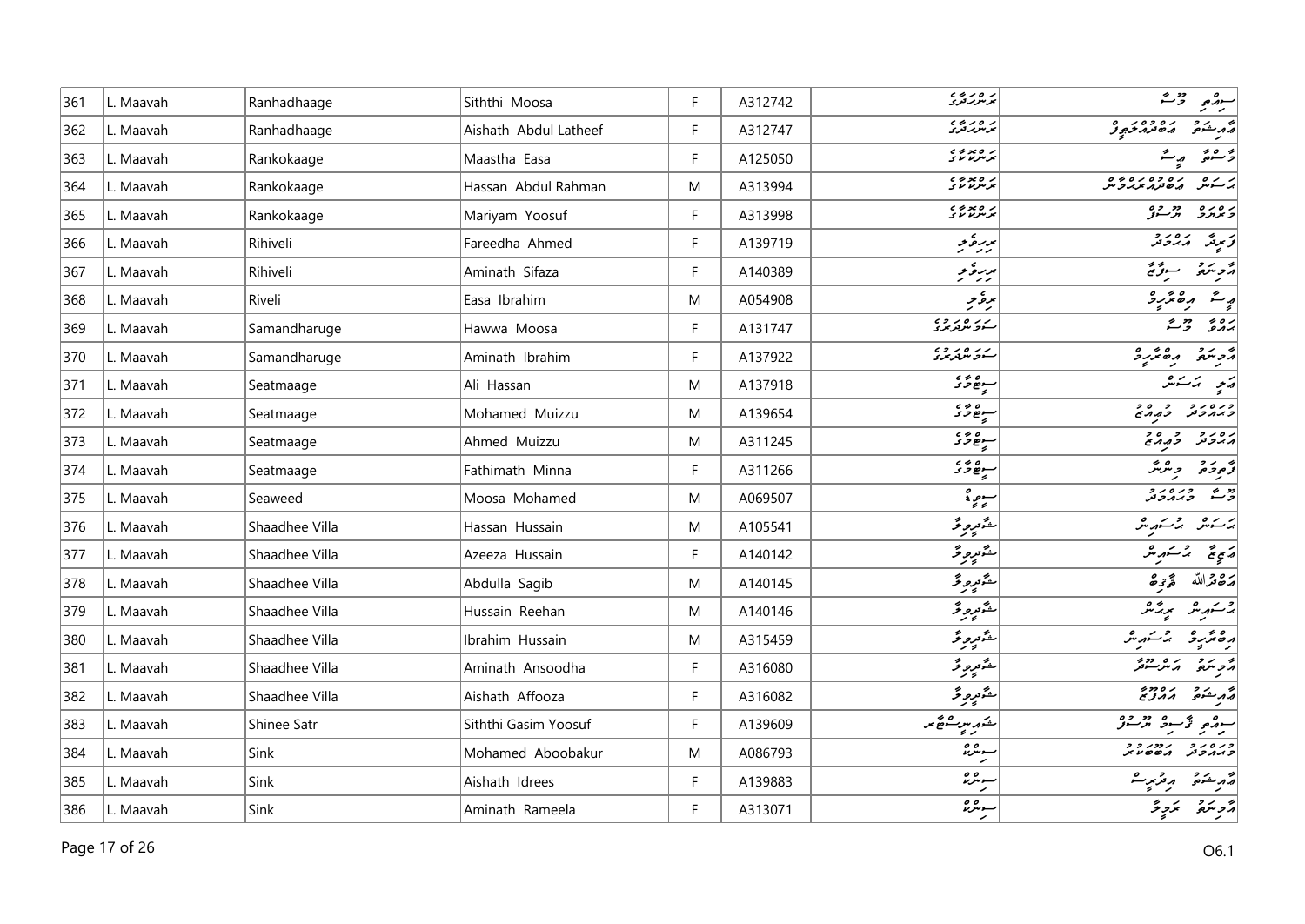| 387 | L. Maavah  | Sink           | Ahmed Rameel           | M           | A313080 | ببوره                    | أرەر ئەرە                                             |
|-----|------------|----------------|------------------------|-------------|---------|--------------------------|-------------------------------------------------------|
| 388 | L. Maavah  | Snow           | Mohamed Hussain        | M           | A140198 | مەير                     | ورەرو ورىم                                            |
| 389 | L. Maavah  | Snow           | Fathimath Zimna        | F           | A140223 | سەيىر                    | أزودكم بودش                                           |
| 390 | L. Maavah  | Snow           | Nadhaa Mohamed         | F           | A314824 | ه چی                     | أنترقش وبره برو                                       |
| 391 | L. Maavah  | Sosun Villa    | Zulaikha Mohamed       | F           | A100242 | <u>شر سەھرىم</u> ۇ       | ة <i>جُمْدِرٌ حُمْدُونُدُ</i>                         |
| 392 | L. Maavah  | Sosun Villa    | Ali Mohamed            | M           | A140045 | <u>شر ئەشرو ئە</u>       |                                                       |
| 393 | L. Maavah  | Sosun Villa    | Siththi Mohamed        | F           | A140046 | <u>شەسە ئىرو ئ</u>       | سوهم وبره دو                                          |
| 394 | LL. Maavah | Sosun Villa    | Aminath Moosa          | F           | A140047 | 2 سەمب <sub>ىرى</sub> ئە | ړ په ده ده د                                          |
| 395 | L. Maavah  | Sosun Villa    | Mohamed Ahmed          | M           | A140048 | استمستقرمر               | כנסנכ נסנכ<br>כגמכ <mark>ט ה</mark> גכ <mark>ט</mark> |
| 396 | LL. Maavah | Sosunge        | Aboobakuru Idrees      | M           | A081925 | <u>مى ئەيدى</u>          | גמגר כרי תנקעים                                       |
| 397 | L. Maavah  | Sosunge        | Aminath Idrees         | F           | A120101 | <u>مى ئەيدى</u>          | أدوسم أرور المحمول                                    |
| 398 | L. Maavah  | Sosunge        | Fathimath Moosa        | F           | A139779 | <u>م ئەيدى</u>           | چ مئے<br>و څو څخه                                     |
| 399 | L. Maavah  | Sun Shade      | Hassan Ibrahim         | Μ           | A140387 | ئەنگەرىيە <i>9</i>       | برسكس مقترح                                           |
| 400 | L. Maavah  | Tharividhaage  | Ali Naseem Ibrahim     | M           | A047035 | ر<br>حوموموتری           | ړې شرېرو ره ټرېو                                      |
| 401 | L. Maavah  | Tharividhaage  | Musthafa Ibrahim       | M           | A092663 | ر<br>حومرو ترد           | وجبور رەپرى                                           |
| 402 | L. Maavah  | Tharividhaage  | Aminath Aboobakur      | F           | A140335 | ە<br>مۇمومۇرى            | 22 1 33 1<br>J 4 4 6 6 1<br>أرمر وسرة                 |
| 403 | L. Maavah  | Tharividhaage  | Hawwa Ibrahim          | $\mathsf F$ | A310008 | ئە ئىرە قرى              | أبروء وهتربرد                                         |
| 404 | L. Maavah  | Tharividhaage  | Hawwa Athika Ali       | F           | A310034 | ئە ئىرە قرى              |                                                       |
| 405 | L. Maavah  | Thuthiyaage    | Haleema Hassan         | F           | A139669 | د<br>حوم پرې             |                                                       |
| 406 | L. Maavah  | Thuthiyaage    | Fathimath Samaha Ahmed | F           | A311178 | د پر پر<br>مومر          | تو د د د ده د د د د                                   |
| 407 | L. Maavah  | <b>Udhares</b> | Mohamed Gasim          | M           | A139611 | د ري ھ<br>مرمر سگ        | ورەرو پچىسو                                           |
| 408 | L. Maavah  | Vaadhee        | Mohamed Ali            | M           | A101382 | ءً مَرٍ                  | وره رو کرم                                            |
| 409 | LL. Maavah | Vaadhee        | Fathimath Ali          | F           | A124875 | ۇ<br>ق <sub>ە</sub> لىر  | توموقو الأمي                                          |
| 410 | L. Maavah  | Vaadhee        | Hawwa Ali              | F.          | A139677 | ر<br>حگار                | پروڅ کمنځ                                             |
| 411 | L. Maavah  | Vaadhee        | Aishath Ali            | F.          | A307428 | ر<br>حومرٍ               | وكرمشتمو الكمح                                        |
| 412 | L. Maavah  | Vaifinige      | Abdulla Afeef          | Μ           | A314189 | ءَ <sub>مر</sub> وسرءَ   | رە ت <sub>ىراللە س</sub> وتى                          |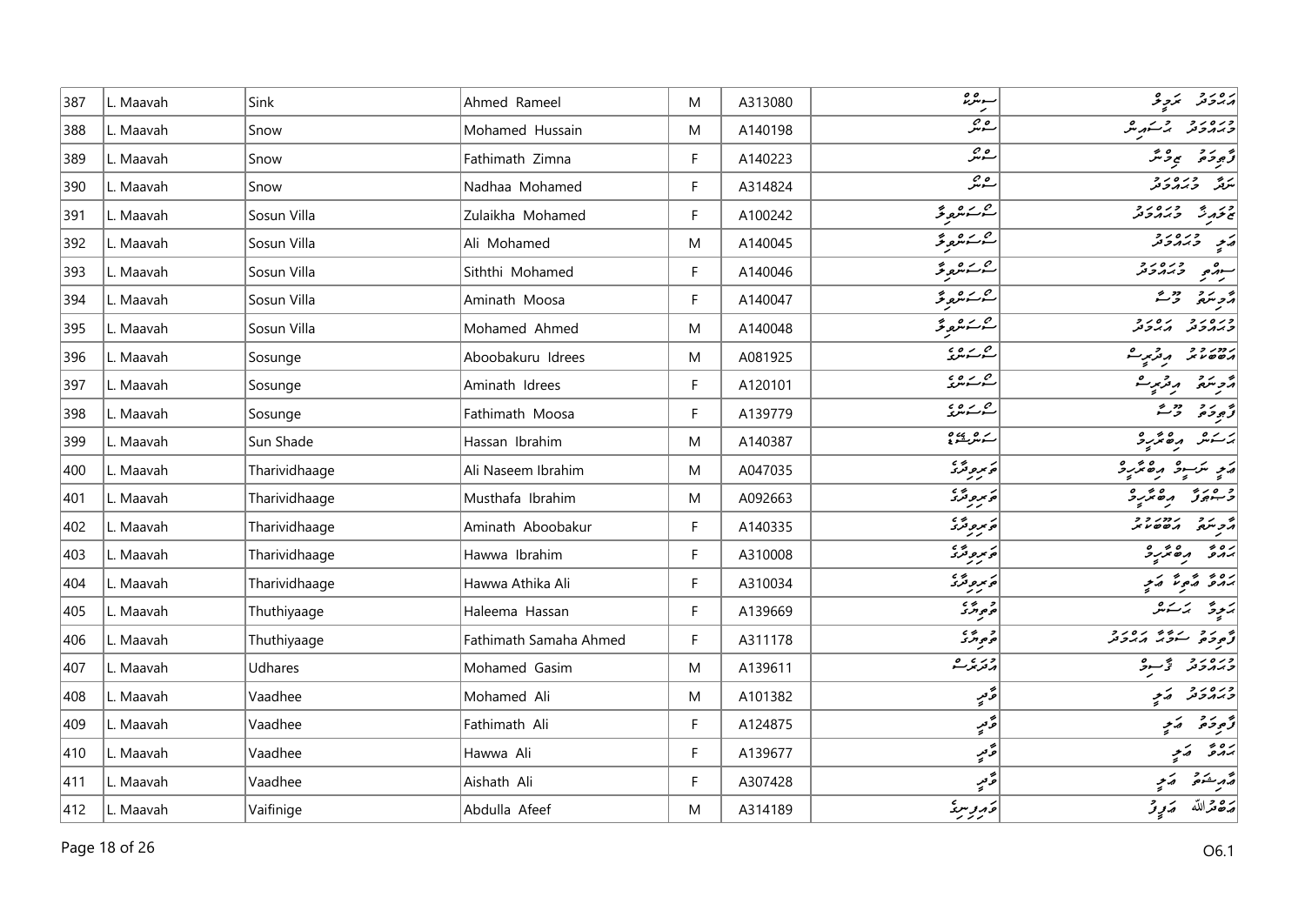| 413 | L. Maavah | Vaifinige      | Mark Ahmed         | M | A314197 | عَ مِر وِ سِرَءٌ | وه بروبر و<br>ح <i>ما م</i> بروتر |
|-----|-----------|----------------|--------------------|---|---------|------------------|-----------------------------------|
| 414 | L. Maavah | <b>Vilares</b> | Aminath Mohamed    |   | A315163 | ء ځه ښه          | ه در دره در د                     |
| 415 | L. Maavah | <b>Vilares</b> | Hawwa Khaleela     |   | A315169 | ء ځه ټر شر       | پرونځ<br>ز و و گ                  |
| 416 | L. Maavah | <b>Vilares</b> | Mariyam Khaleela   |   | A315172 | پرې شه           | ئە ئەرە<br>تزوی                   |
| 417 | L. Maavah | <b>Vilares</b> | Fathimath Khaleela |   | A315174 | دې نه ک          | ا توجو څخه د<br>تزوی              |
| 418 | L. Maavah | White Heaven   | Aminath Riyasa     |   | A314761 | ئەرھ ئەر ش       | أمر حرمته محرم المراكب            |
| 419 | L. Maavah | <b>Zikra</b>   | Mohamed Yoosuf     | M | A049155 | فدره تتر         | כנסג בכפי<br>כ <i>ג</i> וגבת וק   |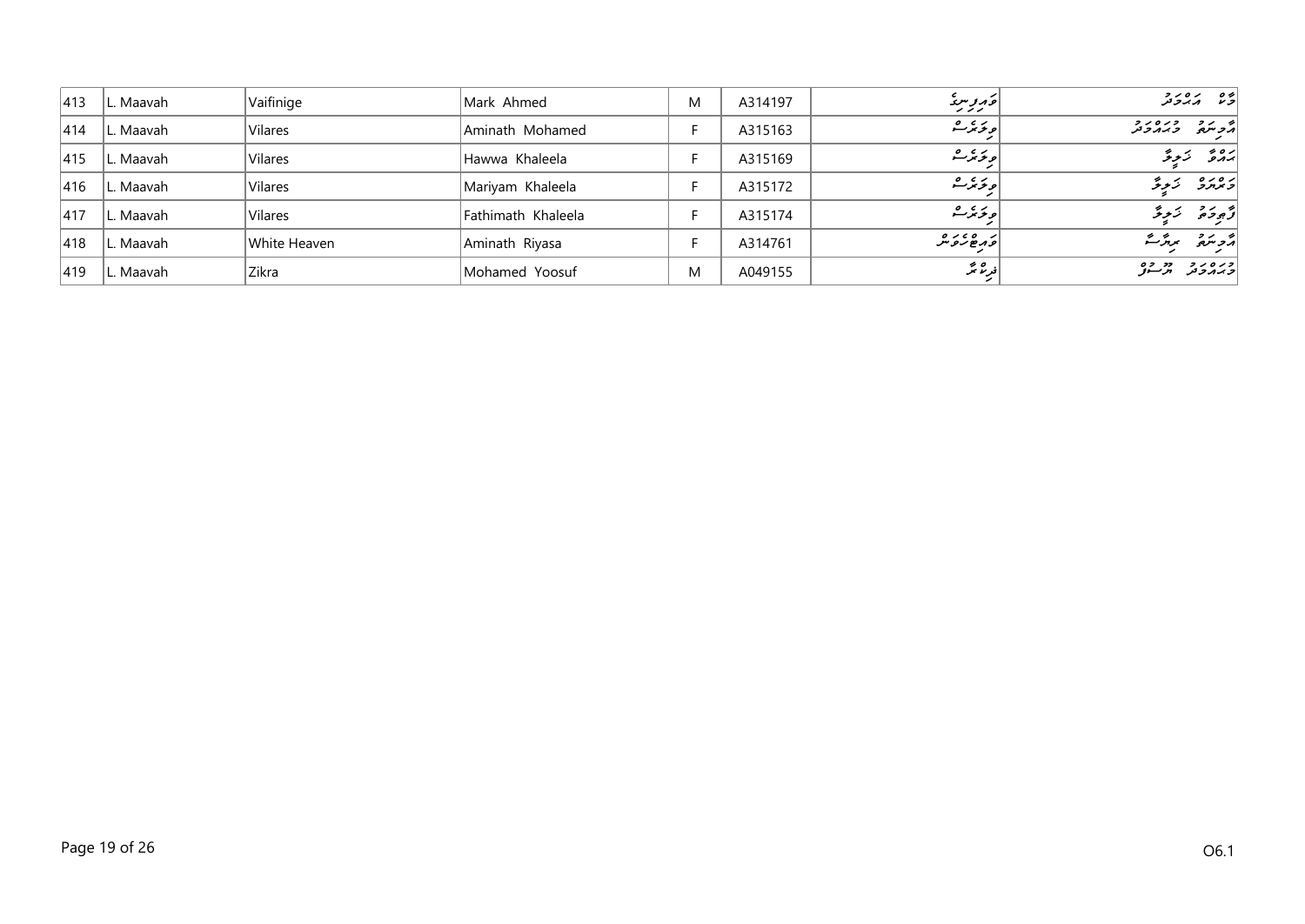## *w7qAn8m? sCw7mRo>u; wEw7mRw;sBo<*

| ' مرمر | 'يئرىثر: |
|--------|----------|
|        |          |
|        |          |
|        |          |

## *w7q9r@w7m> sCw7qHtFoFw7s; mAm=q7 w7qHtFoFw7s;*

| يئرمىش: | $^{\circ}$<br>. سر سر<br>$\cdot$ | $\circ$ $\sim$<br>-- | يئرمثر |
|---------|----------------------------------|----------------------|--------|
|         |                                  |                      |        |
|         |                                  |                      |        |
|         |                                  |                      |        |

| انترنثر: | $^{\circ}$ | يبرهر | $^{\circ}$<br>سرسر |
|----------|------------|-------|--------------------|
|          |            |       |                    |
|          |            |       |                    |
|          |            |       |                    |

| ىرتىر: | 。<br>سر سر | .,<br>مرسر |
|--------|------------|------------|
|        |            |            |
|        |            |            |
|        |            |            |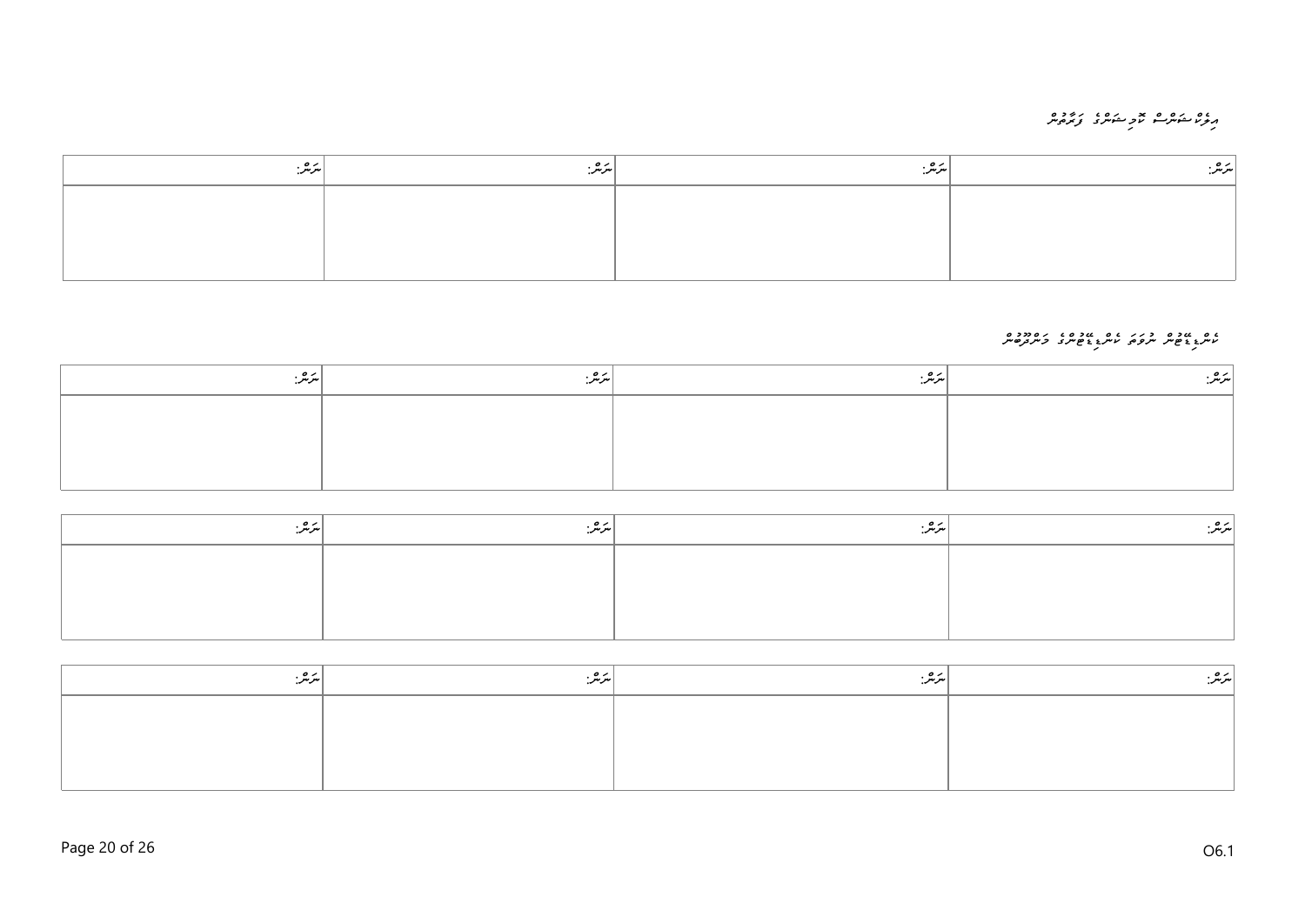| يره. | ο. | ا ير ه |  |
|------|----|--------|--|
|      |    |        |  |
|      |    |        |  |
|      |    |        |  |

| <sup>.</sup> سرسر. |  |
|--------------------|--|
|                    |  |
|                    |  |
|                    |  |

| ىئرىتر. | $\sim$ | ا بر هه. | لىرىش |
|---------|--------|----------|-------|
|         |        |          |       |
|         |        |          |       |
|         |        |          |       |

| 。<br>مرس. | $\overline{\phantom{a}}$<br>مر مىر | ىرىر |
|-----------|------------------------------------|------|
|           |                                    |      |
|           |                                    |      |
|           |                                    |      |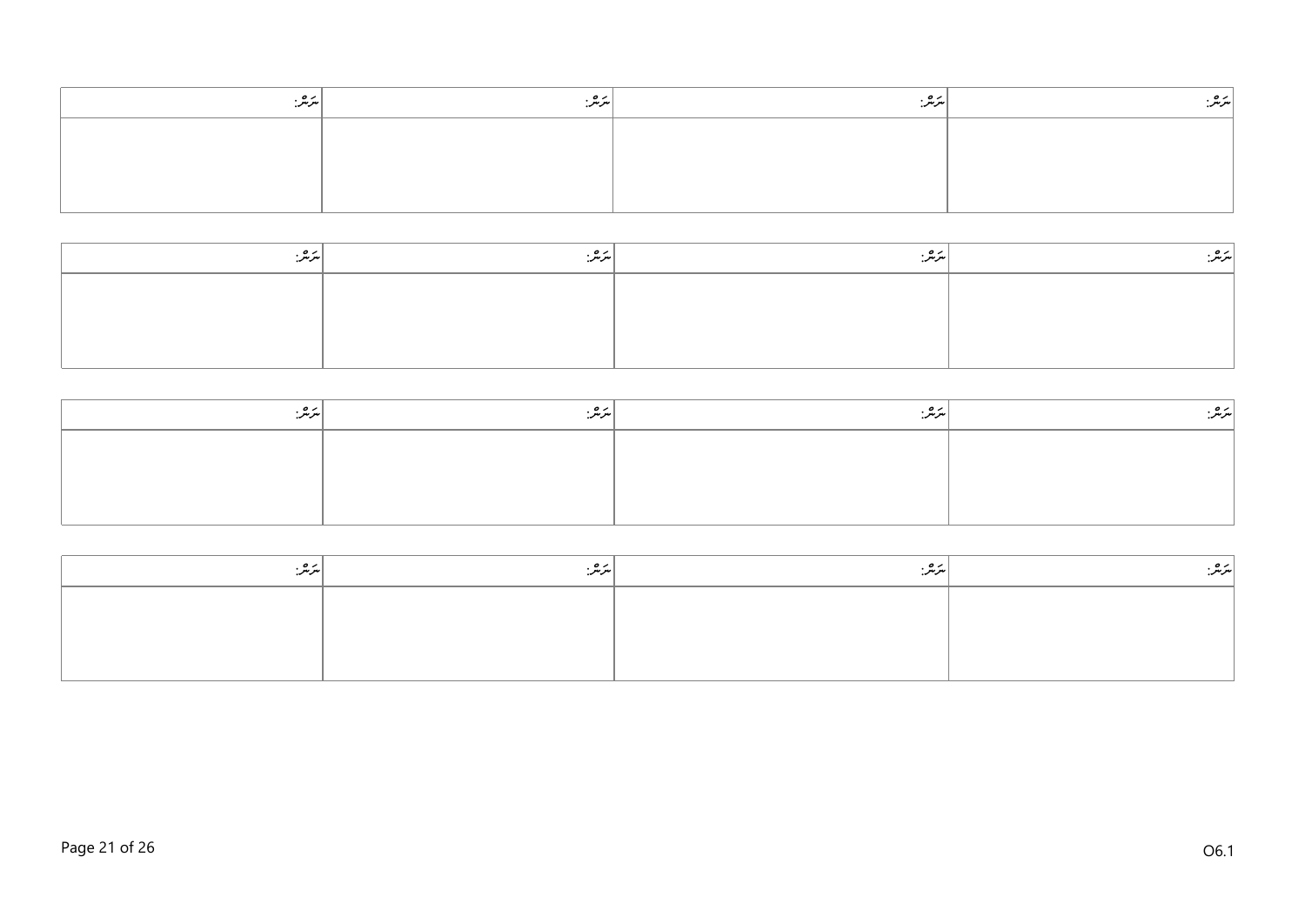| ير هو . | $\overline{\phantom{a}}$ | يرمر | اير هنه. |
|---------|--------------------------|------|----------|
|         |                          |      |          |
|         |                          |      |          |
|         |                          |      |          |

| ىر تىر: | $\circ$ $\sim$<br>" سرسر . | يبرحه | o . |
|---------|----------------------------|-------|-----|
|         |                            |       |     |
|         |                            |       |     |
|         |                            |       |     |

| 'تترنثر: | 。<br>,,,, |  |
|----------|-----------|--|
|          |           |  |
|          |           |  |
|          |           |  |

|  | . ه |
|--|-----|
|  |     |
|  |     |
|  |     |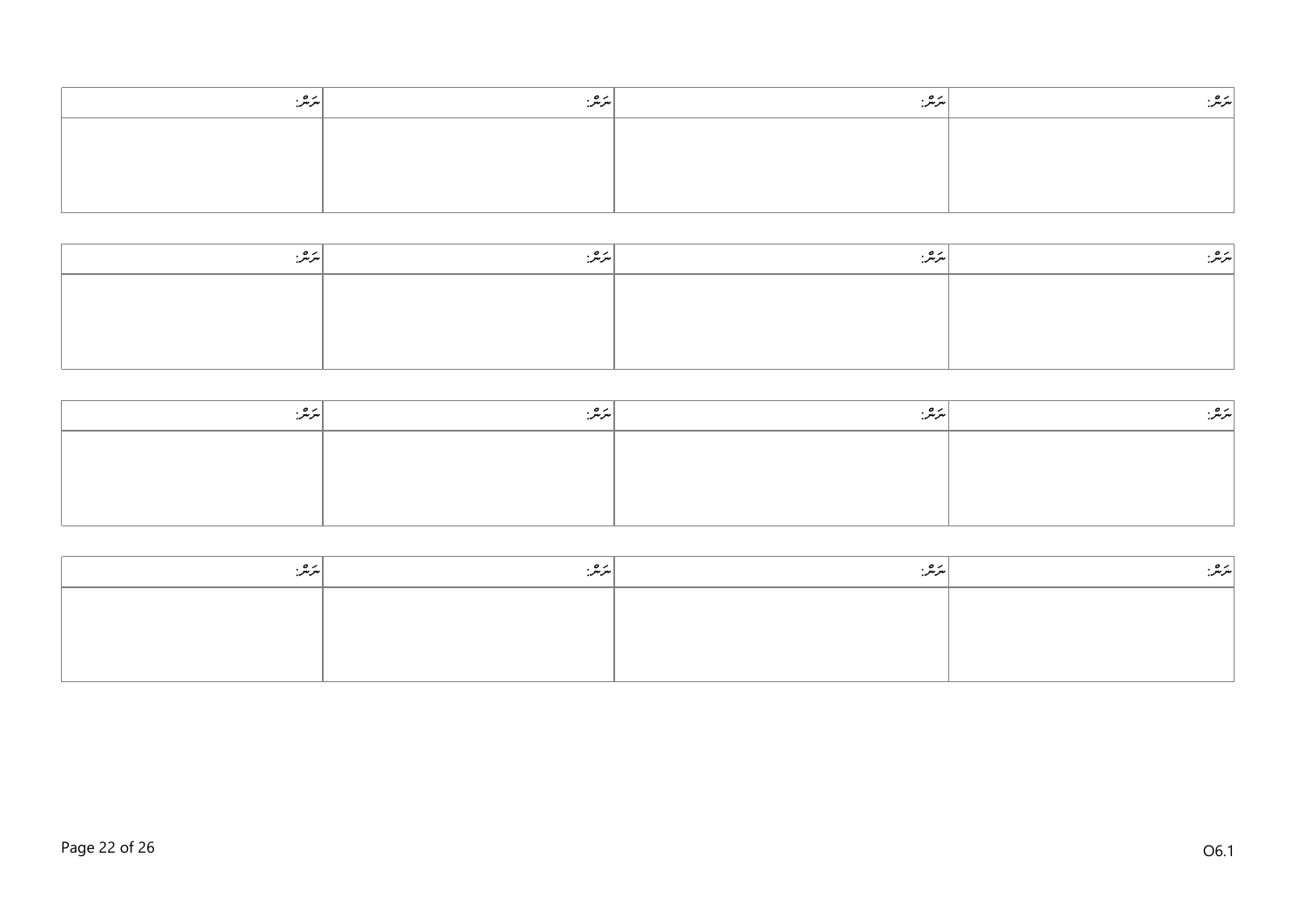| ير هو . | $\overline{\phantom{a}}$ | يرمر | اير هنه. |
|---------|--------------------------|------|----------|
|         |                          |      |          |
|         |                          |      |          |
|         |                          |      |          |

| ىبرىر. | $\sim$<br>ا سرسر . | يئرمثر | o . |
|--------|--------------------|--------|-----|
|        |                    |        |     |
|        |                    |        |     |
|        |                    |        |     |

| 'تترنثر: | 。<br>,,,, |  |
|----------|-----------|--|
|          |           |  |
|          |           |  |
|          |           |  |

|  | . ه |
|--|-----|
|  |     |
|  |     |
|  |     |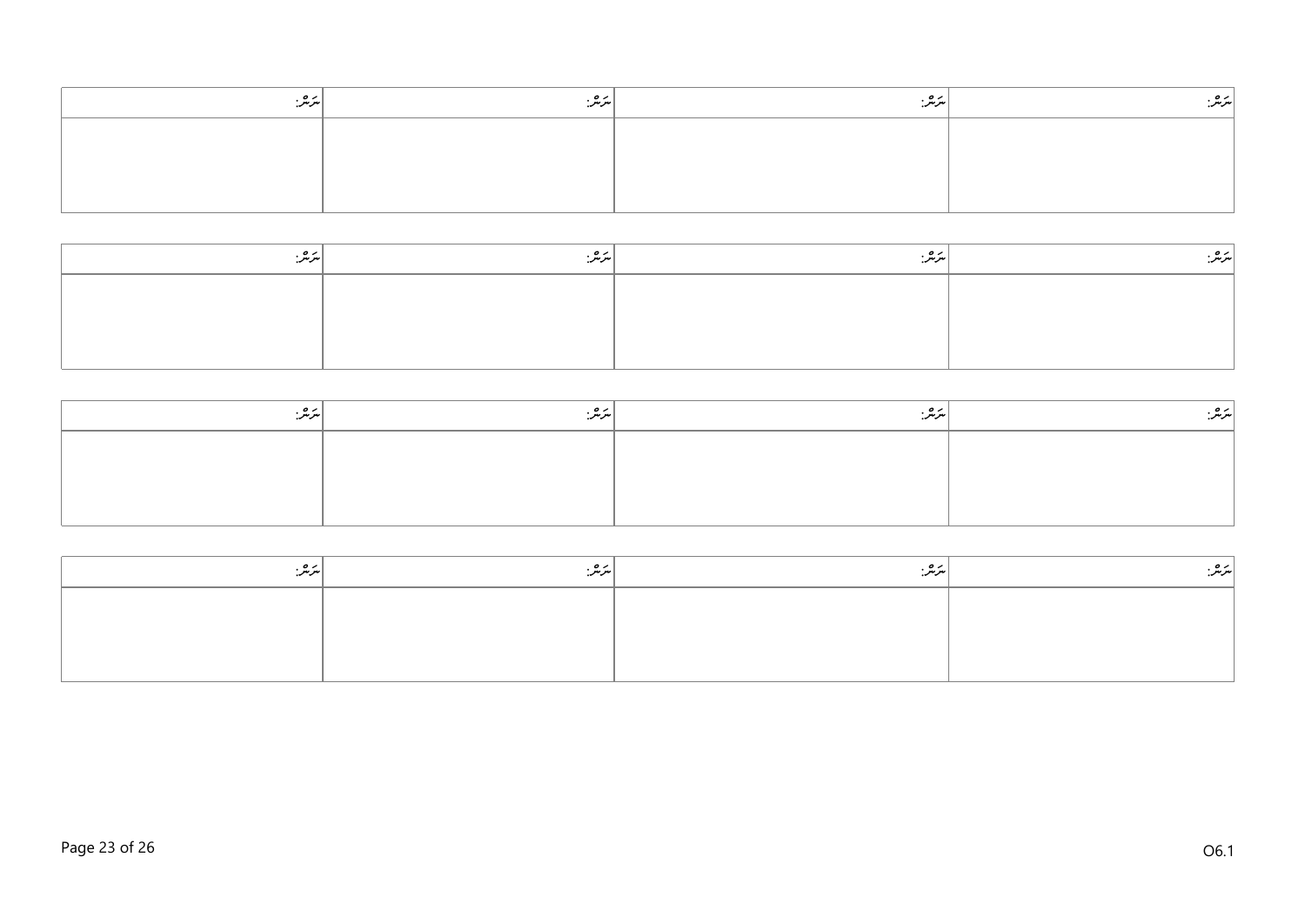| $\cdot$ | 。 | $\frac{\circ}{\cdot}$ | $\sim$<br>سرسر |
|---------|---|-----------------------|----------------|
|         |   |                       |                |
|         |   |                       |                |
|         |   |                       |                |

| يريثن | ' سرسر . |  |
|-------|----------|--|
|       |          |  |
|       |          |  |
|       |          |  |

| بر ه | . ه | $\overline{\phantom{0}}$<br>سرسر |  |
|------|-----|----------------------------------|--|
|      |     |                                  |  |
|      |     |                                  |  |
|      |     |                                  |  |

| 。<br>. س | ىرىىر |  |
|----------|-------|--|
|          |       |  |
|          |       |  |
|          |       |  |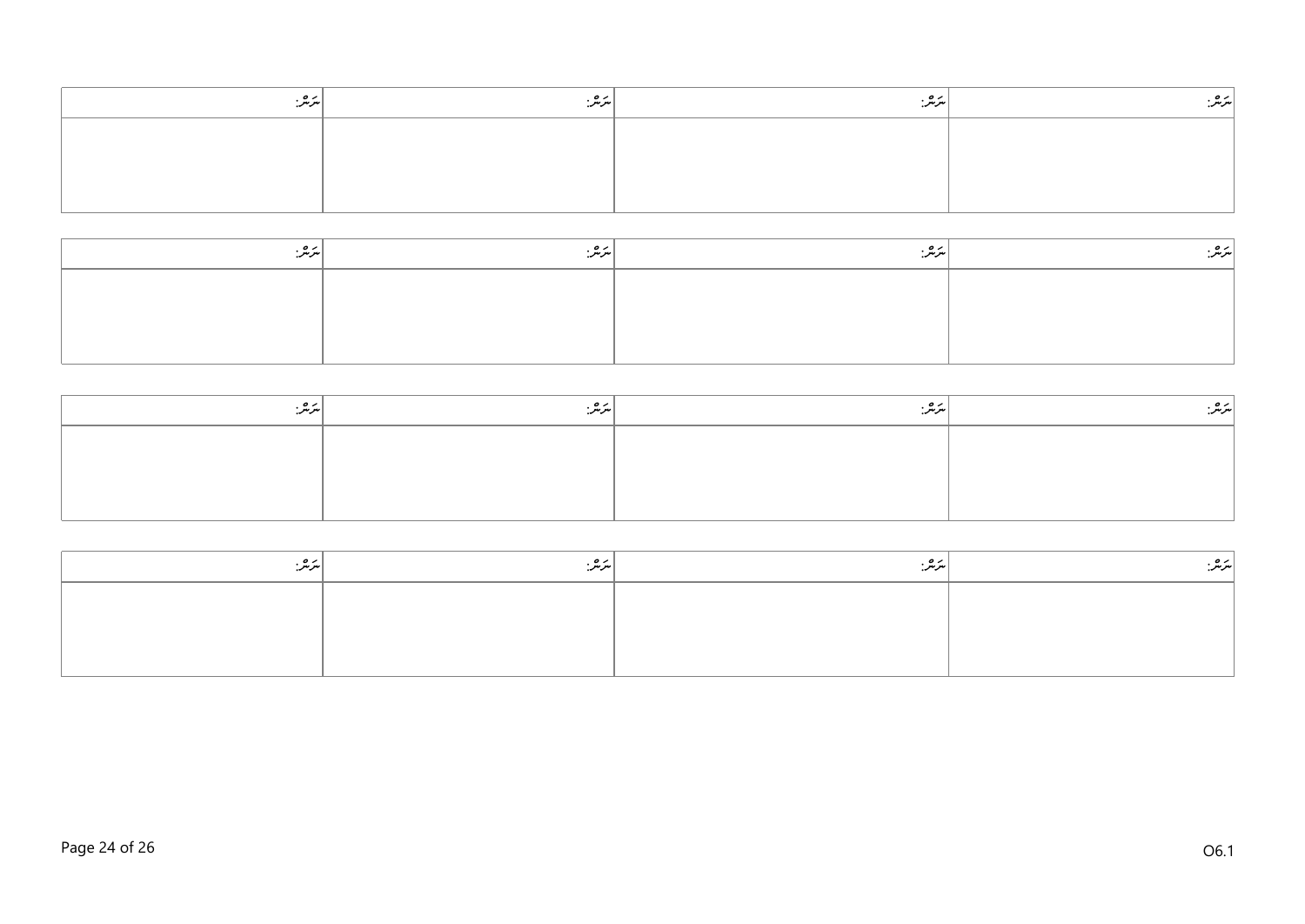| ير هو . | $\overline{\phantom{a}}$ | يرمر | اير هنه. |
|---------|--------------------------|------|----------|
|         |                          |      |          |
|         |                          |      |          |
|         |                          |      |          |

| ىر تىر: | $\circ$ $\sim$<br>" سرسر . | يبرحه | o . |
|---------|----------------------------|-------|-----|
|         |                            |       |     |
|         |                            |       |     |
|         |                            |       |     |

| انترنثر: | ر ه |  |
|----------|-----|--|
|          |     |  |
|          |     |  |
|          |     |  |

|  | . ه |
|--|-----|
|  |     |
|  |     |
|  |     |